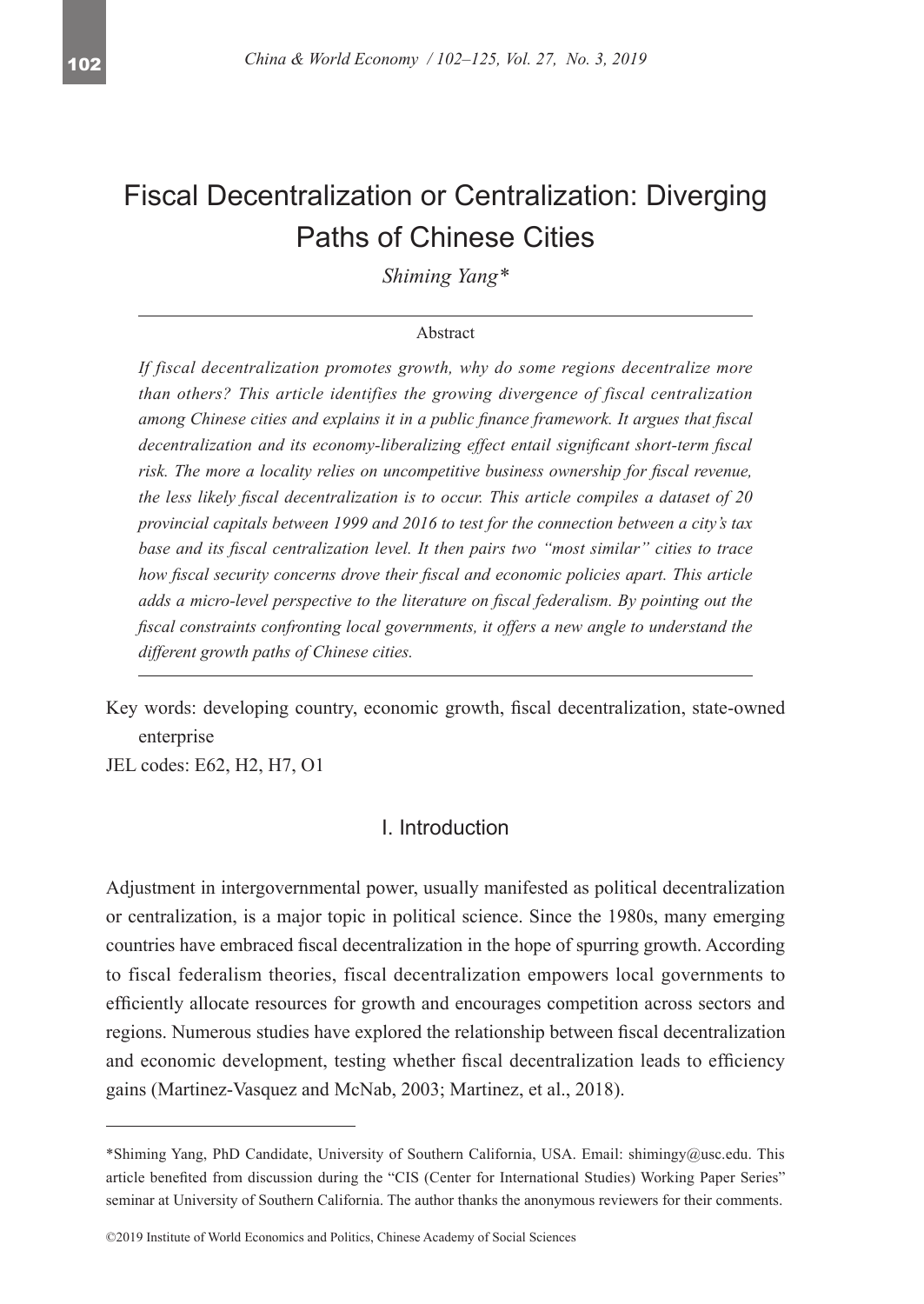A less explored question, however, is: Why have some regions seen more fiscal decentralization than others? Moreover, why has fiscal decentralization prompted economic development in some regions but not others? Existing studies focused predominantly on the consequences rather than the causes of fiscal decentralization, and empirical studies on the growth-inducing effect of fiscal decentralization have produced no consensus (Martinez-Vasquez and McNab, 2003). This article contends that economies can vary markedly in their inclination toward fiscal decentralization, and that the success of fiscal decentralization largely hinges on the local conditions before these fiscal policies are implemented. Therefore, knowing when fiscal decentralization occurs can help infer its effect on the local economy.

In this paper I argue that fiscal security concerns may influence local government decisions on fiscal decentralization. Fiscal decentralization is essentially an economyliberalizing policy. However, economic liberalization may introduce considerable risk to local fiscal revenue. Fiscal revenue directly affects governmental operation and the provision of public goods, and government is incentivized to choose a developmental strategy and corresponding fiscal policies that guarantee the uninterrupted flow of fiscal revenue. Hence, if the tax base of an economy is vulnerable to the destabilizing force of economic liberalization, the government is more likely to choose a conservative growth path. This paper hypothesizes that fiscal decentralization is less likely to occur if a given economy's tax revenue is primarily sourced from sectors that would be disadvantaged by economic liberalization.

This paper studies the variation in fiscal decentralization levels across provincial capitals in China. China has been a front-runner in the literature on fiscal federalism in developing countries. Scholars have attributed China's economic takeoff to the fiscal and administrative decentralization of central to local governments, which fostered a new group of growth-favoring "entrepreneurs" that built a market economy with Chinese characteristics (Oi, 1995; Montinola. et al., 1996; Lin and Liu, 2000). To this day, however, the growing divergence in fiscal decentralization across provincial capitals has yet to be recognized. Indeed, these growth centers of China are supposed to see the most fiscal decentralization, contrary to what we actually observe. Fiscal decentralization within these provincial capitals, therefore, presents a micro-level picture of fiscal federalism thus far absent in the literature. Moreover, unlike many studies that focused on the early stage of China's development (1978–2000), this article examines a more recent period starting after the central–local revenue sharing scheme was redefined in 1994, in which local governments and businesses face very different challenges than in the preceding period.

The contribution of this article goes beyond China and speaks to the experience of many developing countries that have used fiscal decentralization to liberalize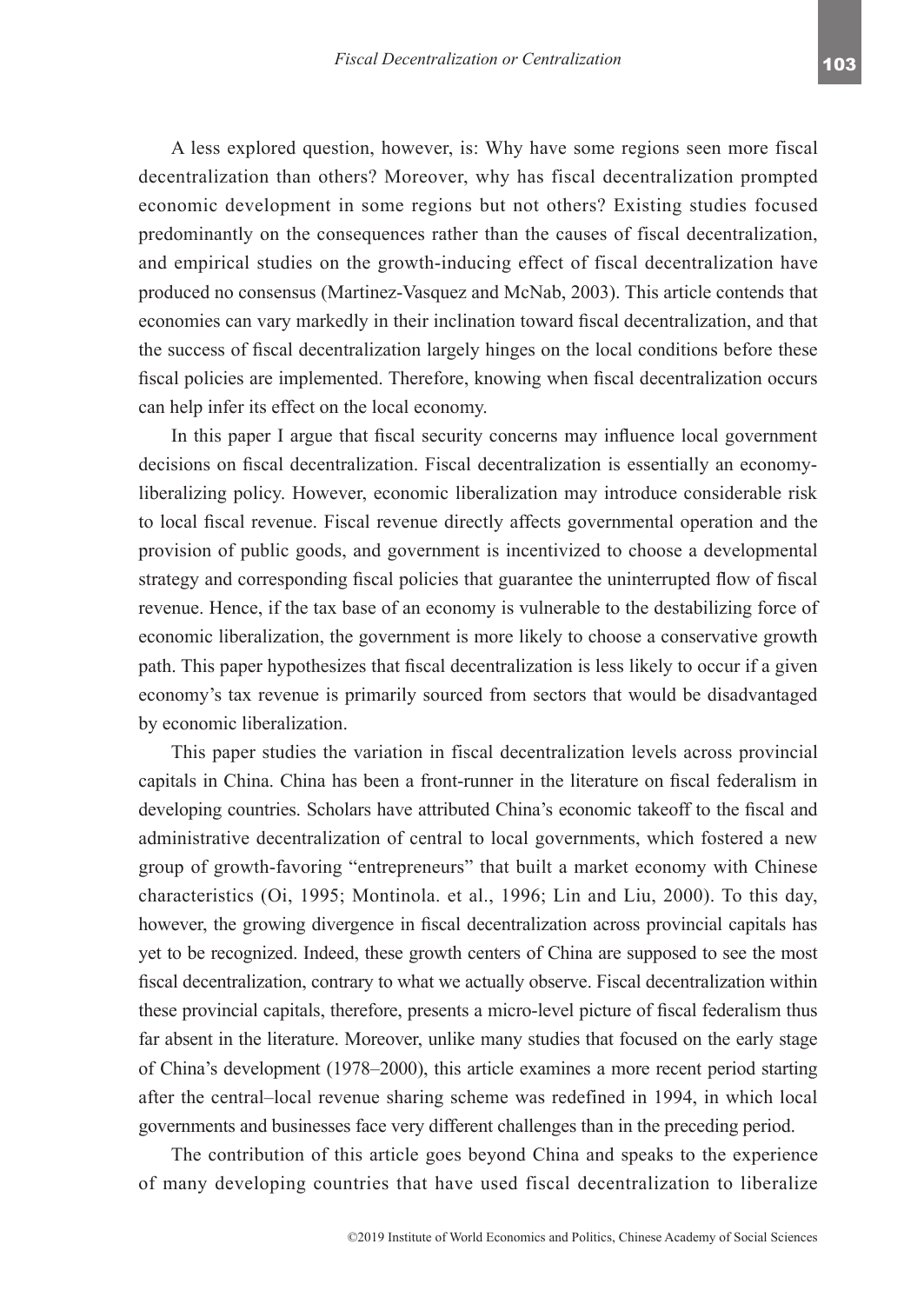their economies, either from centrally planned to market systems, or from domestic to international competition. The outcome of these policies, nonetheless, varies considerably. Out of numerous cross-country empirical studies that test the effect of fiscal decentralization on economic growth, some find positive results, some negative, while others find no relationship at all (Martinez et al., 2018). This paper seeks to reconcile these otherwise conflicting empirical results by showing that fiscal decentralization comes at a cost. Fiscal decentralization does not always prevail, even in a country with a supportive national government. If carried out under adverse circumstances that devastate the existing tax bases without fostering new ones, fiscal decentralization can impede economic growth.

The paper unfolds as follows. It first reviews the literature on fiscal federalism and identifies knowledge gaps that it aims to bridge. The analytical framework introduces fiscal security as the factor behind a government's choice of economic and fiscal policies. It hypothesizes that local government is less likely to pursue fiscal decentralization if local tax revenues rely disproportionately on large businesses that may lose from market competition. The empirical section examines provincial capitals in China using a mixedmethod approach. It tests the link between the tax base and fiscal decentralization of these cities in a regression model, followed by a qualitative comparative analysis of two cities that are similar in many aspects except for their tax bases. The case studies illustrate how the fiscal importance of business ownership has a dominant, albeit indirect, influence over local fiscal and economic choices. The concluding section discusses the implications of divergent fiscal policies on local economy.

# II. Literature Review

This paper studies the interactions between the economic structure and the intergovernmental fiscal relationship. Political systems vary in power distribution across levels of government. Changes in intergovernmental relationships can occur in administrative, fiscal and electoral aspects. Political decentralization can be adopted to enhance economic development, public goods provision and governmental accountability. This paper focuses on the decentralization of fiscal power for economic growth purposes, a common practice carried out in developing countries. This section reviews theoretical and empirical studies on fiscal federalism, including its origin, design and implementation. It identifies the gaps in existing literature and how this paper proposes to address them.

Fiscal decentralization is defined as the devolution of fiscal responsibility from higher to lower level governments. It can take the form of revenue and expenditure redistribution, tax rate changes, additional fiscal revenue generation and other changes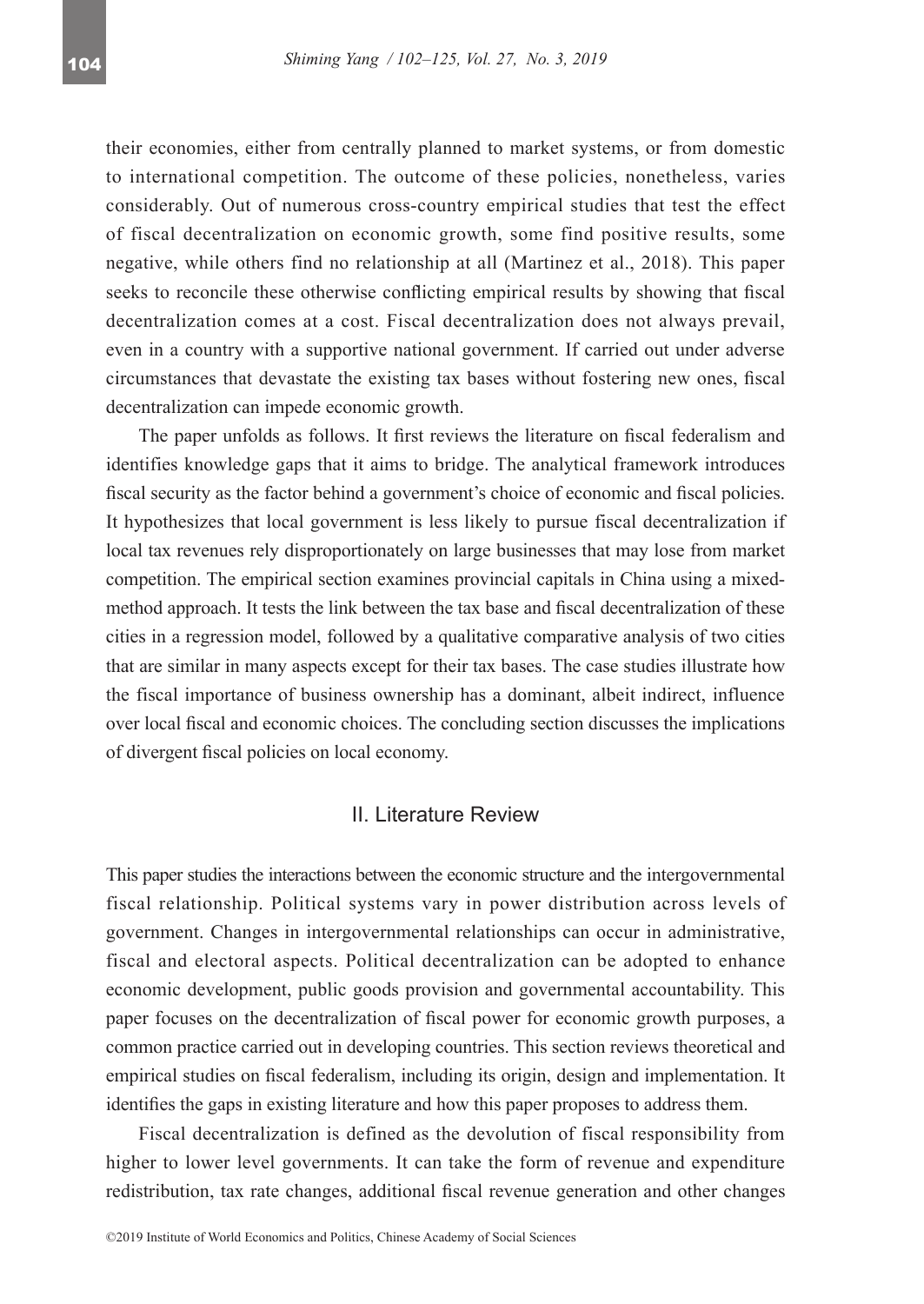that enrich the fiscal resources of lower-level government. Fiscal federalism theories propose several pathways by which fiscal decentralization affects economic growth. Oates (1993) argued that fiscal decentralization enables lower levels of government to allocate resources efficiently for growth. Weingast (1995), among others, posited "market preserving federalism," where budget constraints, a common market and the responsibility to regulate local economy would motivate subnational governments to improve economic efficiency in interjurisdictional competition (Montinola et al., 1996). The concept of yardstick competition also posits that interregional competition, with people "voting with their feet," would enhance public goods provision, improve the business environment and encourage innovation (Donahue, 1997).

The perceived connections between fiscal decentralization, economic liberalization and growth have motivated many developing countries to pursue fiscal decentralization. A range of post-Soviet countries have used fiscal decentralization to liberalize the economy, and Russia recently granted expenditure autonomy to local governments (Bahl and Martinez-Vasquez, 2006; Rodríguez-Pose and Krøijer, 2009). Several East African countries have conducted fiscal decentralization, with mixed results (Smoke, 2000). In Asia, China, India, Indonesia and Vietnam have all conducted fiscal decentralization to various degrees. China represents a theory-validating case to illustrate the growthinducing effects of fiscal decentralization (Montinola et al., 1996; Lin and Liu, 2000; Jalil et al., 2014). Vietnam is a similar case where fiscal revenue decentralization arguably contributes to economic liberalization from a planned economy (Nguyen and Anwar, 2011). Others also found that fiscal decentralization increases infant survival, basic need objectives and development (Lindaman and Thurmaier, 2002).

Despite its wide adoption in developing countries, the actual effect of fiscal decentralization is still under debate. Some studies have supported the positive association between fiscal decentralization and economic growth (Blöchliger, 2013; Sobel et al., 2013), while others have suggested the opposite (Davoodi and Zou, 1998; Zhang and Zou, 1998; Rodríguez-Pose and Krøijer, 2009). An analysis of Organisation for Economic Co-operation and Development (OECD) countries between 1990 and 2005, for example, found a negative effect of fiscal decentralization on economic growth (Rodríguez-Pose and Ezcurra, 2011). Another study of OECD countries from 1972 to 2005, however, found that spending decentralization is associated with lower economic growth while revenue decentralization is associated with higher growth (Gemmell et al., 2013). Other studies found no connection between fiscal decentralization and economic performance (Woller and Phillips, 1998; Bodman, 2011).

The existing research has two limitations. First, most studies on fiscal federalism examine the effect or consequence rather than the origin and precondition of fiscal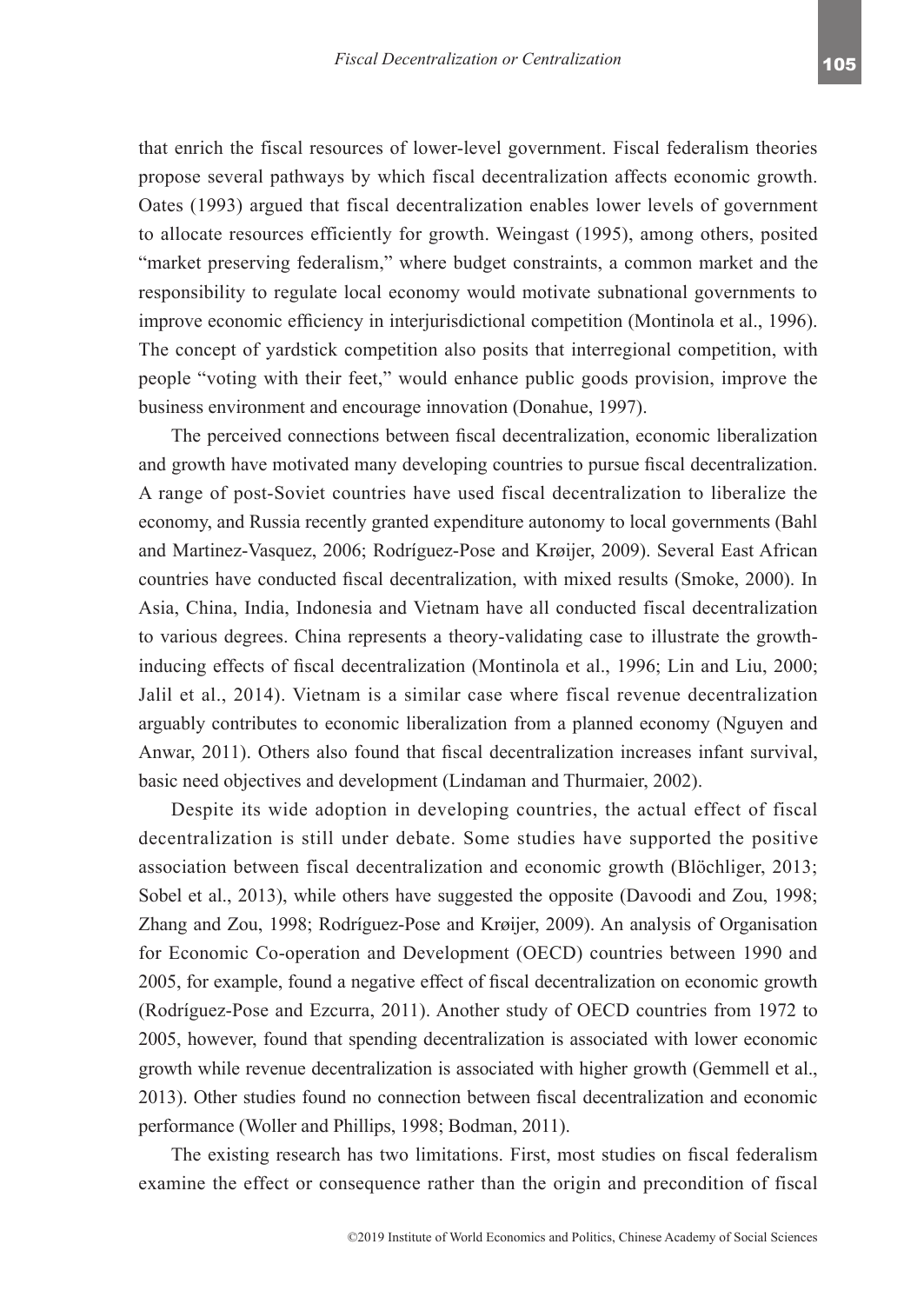decentralization (Martinez et al., 2018). Second, despite practices and studies on fiscal federalism, there is no consensus as to whether it actually promotes growth. This debate is further complicated by the variety of political systems in which fiscal decentralization takes place. Intending to address these two limitations, this article compares subnational units within a single country to study the determinants of their fiscal policies.

## III. The Analytical Framework

Fiscal decentralization can take many forms. In most cases, the lower-level government is granted greater tax rate setting power, or more commonly, a larger share of fiscal revenues collected. The level of fiscal decentralization varies significantly across economies. Subnational tax revenue makes up 49.9 percent of total tax revenue in Canada, 31.3 percent in Germany, 20.7 percent in Australia, 4.9 percent in the UK and 4.5 percent in Austria (OECD, 2015). Fiscal decentralization may serve two purposes: democratization or development (Martinez-Vasquez, 2011). This paper focuses on the latter. Since the late 20th century, many developing countries have pursued fiscal decentralization to liberalize their economies domestically or to the global market. These fiscal policies usually manifest as the delegator government's decreasing retention of tax revenue, as is considered in this paper. The lower the retention rate, the more decentralized its jurisdiction. In most cases, fiscal revenue is decentralized hand in hand with fiscal expenditure to maintain fiscal balance at each level of government. By devoluting fiscal revenue, the delegator government essentially surrenders its power to redistribute fiscal resources within the jurisdiction, while the delegated government is empowered to use these newly gained resources on local economic development.

This paper studies the use of fiscal decentralization from a perspective of governmental finance. For economic growth, governments seek higher GDP, investment and fiscal revenue, all of which are positively correlated with each other. However, in pursuing growth there is a more fundamental concern: fiscal security. Fiscal security means stable fiscal revenue from taxes. Such fiscal revenue finances public goods provision, welfare and other policies to attract investment. In particular, because economic reforms usually occur when local government is under financial stress, few governments would risk fiscal decentralization as local fiscal stability is essential under such economic conditions. In other words, a local government always compares the perceived benefit of a growth strategy against the fiscal risks associated with it. If multiple growth models seem to offer similar growth potential, it is more likely to choose the one with the smaller risk to fiscal security.

Property rights and business ownership compose an important dimension to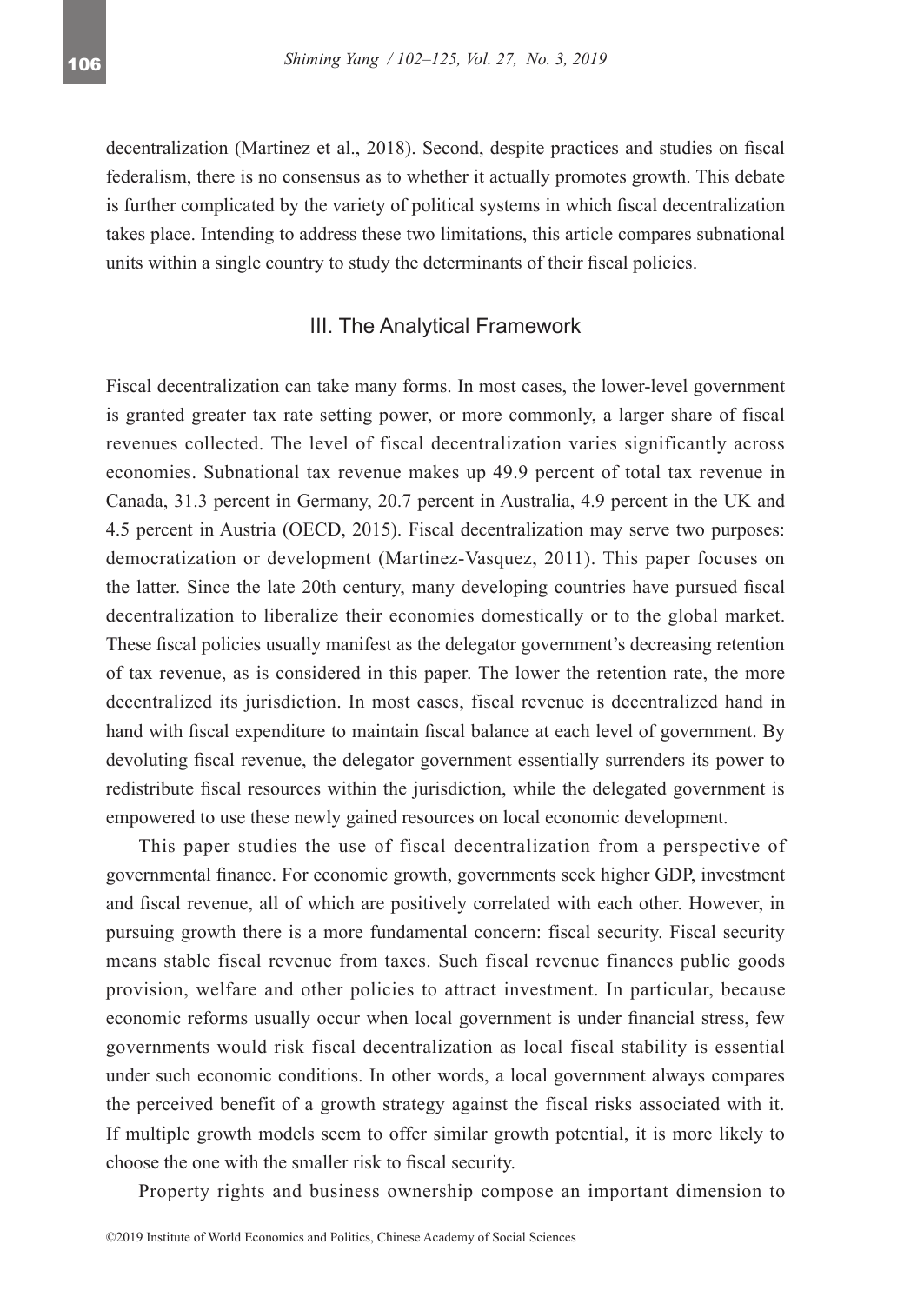economic development, and many growth models can be examined from the perspective of different types of business ownership: private or public, domestic or foreign. In a given locality, types of business ownership may differ in importance to the fiscal revenue system. The greater the fiscal importance of a business ownership, the greater the local government incentive to choose the growth model that caters to this ownership, which leads to corresponding fiscal decentralization or centralization policies.

When choosing developmental strategies, some prefer economic liberalization, as asserted by the Washington Consensus, while others support more interventionist strategies with a strong state presence (Pankaj, 2007). Developing countries choose their growth models along the liberal planned spectrum. In general, the liberalization model favors more competitive business ownership, thereby increasing fiscal revenue by expanding the tax base. By comparison, the conservative model protects existing, usually less efficient, business ownership, thereby increasing fiscal revenue by maintaining those who pay taxes at higher rates and/or side payments. Fiscal decentralization is fundamentally an economy-liberalizing policy. Through fiscal decentralization, the delegator government divides its share of specific tax revenues to district governments. Suppose a municipal government decentralized  $\alpha$  ( $0 \le \alpha \le 1$ ) of its fiscal power (*P*) evenly among the *n* districts. The available resources to protect any tax-paying company in the less competitive business ownership (located in one district) would then be  $(1 - \alpha \frac{n-1}{n})$  *P*, because only the municipal and district governments in which the company is located, and none of other districts, have the incentive to subsidize those companies. As a result, fiscal decentralization reduces the resources available to subsidize such companies. Fiscal decentralization also enhances interdistrict competition, further shifting district governments' resources from inefficient ownerships/sectors in their districts.

In the eyes of the delegator government, the main difference between the two growth models lies not in their capacity to maximize growth or fiscal revenue, but in their potential to deliver uninterrupted fiscal revenue flows in the short term. Depending on its economic status quo, local government might consider the liberalization growth strategy too risky for its fiscal security. If an economy's fiscal revenue comes mainly from business ownerships that would lose in competition, such as large state-owned enterprises (SOEs) in primary manufacturing industries, economic liberalization has a high chance of killing old fiscal revenue streams before building up new ones, thereby devastating local public finance and eroding the potential efficiency gains those liberalization policies might have produced. Indeed, this occurred in many post-Soviet countries, where rapid decentralization and privatization brought stagnation rather than growth as a result of the non-functioning government. In short, the tax base largely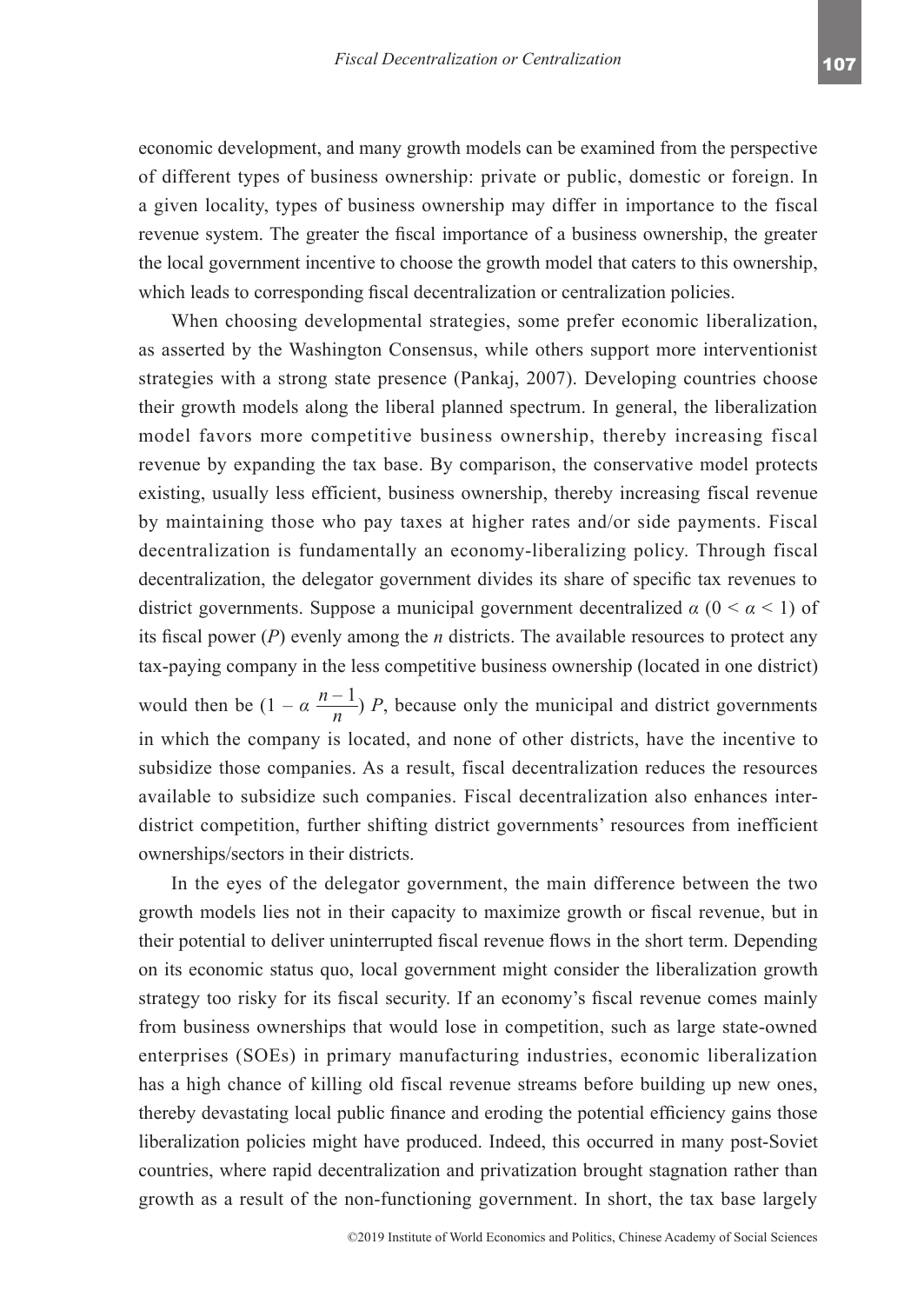influences a government's willingness to commit to economic liberalization and fiscal decentralization. The main hypothesis of the paper is, therefore:

**Hypothesis:** All else constant, when an economy's fiscal revenue mainly comes from business ownerships that are more likely to lose in market competition, the delegator government is more likely to pursue higher levels of fiscal centralization.

The fiscal importance of business ownership concerns not only the aggregate size of that ownership but also the individual company size of the same ownership type. Large companies are of disproportionately greater fiscal importance than smaller ones. Many economies categorize a smaller number of large taxpayers contributing up to 75 percent of total revenue into a single segment which, for its fiscal importance, is under tight government control (Lemgruber et al., 2015). This means that business ownership has greater fiscal importance if it is comprised of several large companies than a myriad of small ones.

Intergovernmental fiscal redistribution changes the local economy by signaling government preference for certain sectors and ownership over others. By keeping fiscal revenues centralized, the government signals its willingness and capability to subsidize inefficient large taxpayers, which may squeeze the resources available to the private sector. On the contrary, decentralizing fiscal revenue to lower levels of government signals its intention to stay neutral between ownerships and sectors, which levels the ground for competition. Each fiscal path generates its own path dependency that affects the local political environment, the ease of doing business and the income structure in the long run. Once a city gets on the path, it is hard to deviate from it without external forces, be it national policies, global economic shocks or a combination of both.

## IV. Provincial Capitals in China: The Diverging Fiscal Paths

Since the turn of the new millennium, China has ascended to both an economic and a political power in its own right. The academic literature on China has proliferated in tandem with China' s phenomenal rise, and many studies have attributed its success to the cascading decentralization of administrative and fiscal power from central to local governments, which fostered competition and facilitated the privatization of SOEs (Montinola et al., 1996; Zhang and Li, 1998; Lin and Liu, 2000). However, current research has not recognized the increasing regional variations in the fiscal centralization level, which contrast sharply with the decentralizing trend at the provincial level. To account for this phenomenon, the empirical analysis of this paper studies provincial capitals in China and their fiscal divergence.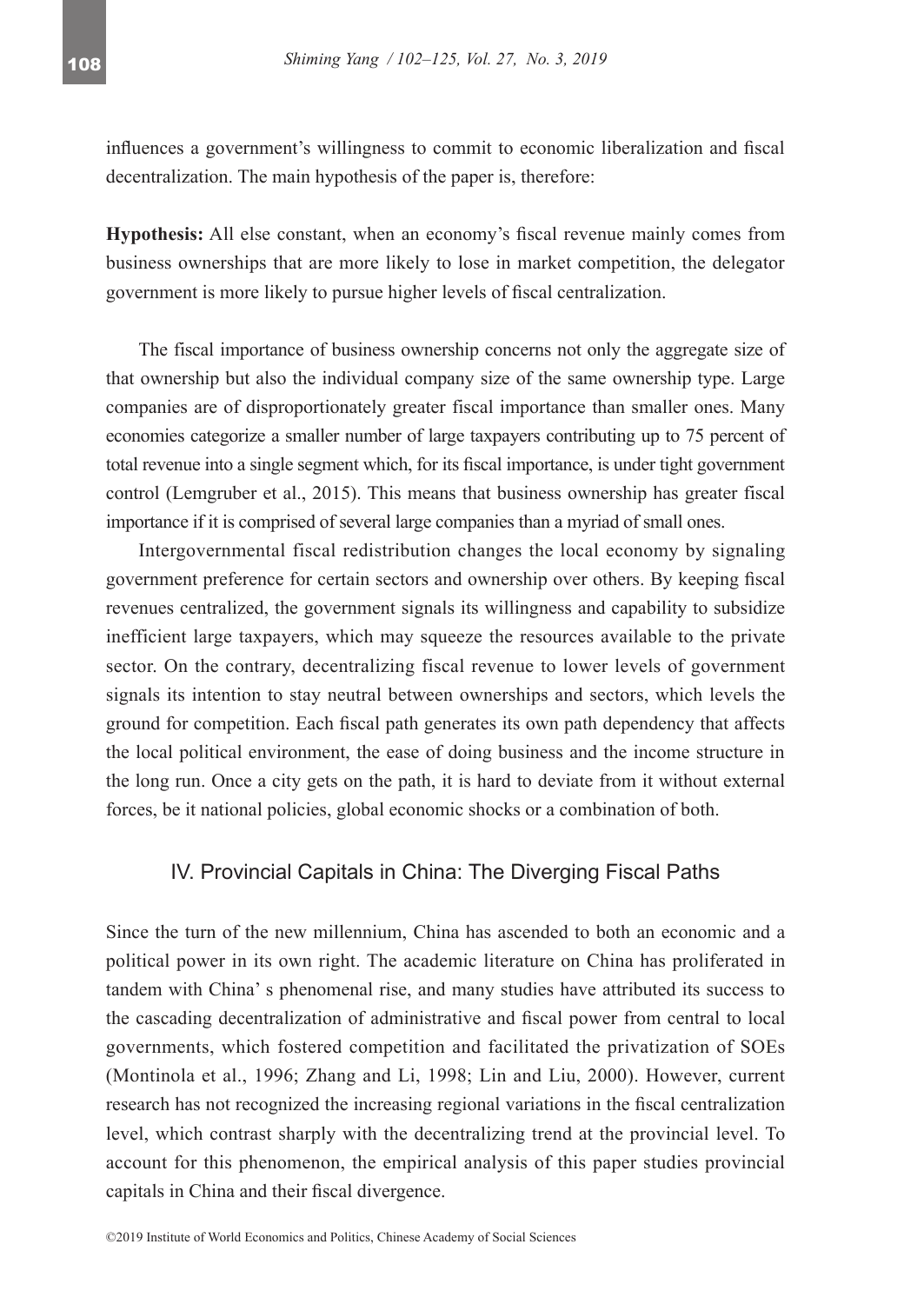Provincial capitals play a substantial role in China's industrialization. They are the growth centers of each province, most of which contribute 20 to 45 percent of provincial GDP.<sup>1</sup> With relatively abundant physical and institutional infrastructure, manufacturing, construction and service sectors are concentrated in these cities. Not only are they fully incentivized to pursue growth through fiscal decentralization, their municipal governments also have substantial discretion to adjust fiscal revenue sharing with the district governments without much intervention from provincial or national governments.<sup>2</sup> Why, then, do some provincial capitals maintain and some even increase their fiscal centralization levels?

Despite their importance, provincial capitals have rarely been studied systematically as a distinct level of jurisdiction. To date, most studies have focused on central– provincial and provincial–prefectural fiscal relationships (Lin and Liu, 2000; Zhan, 2009; Feng et al., 2013; Ko and Zhi, 2013; Jalil et al., 2014). This is partly because of the lack of single-sourced data for provincial capitals. This paper compiles a dataset of economic and industrial indicators from city-level statistical yearbooks and fiscal indicators from budgetary reports. It covers 20 provincial capitals that have been exposed to similar central policies.<sup>3</sup> The dataset covers the period of 1999–2016, as the central–local tax-sharing scheme was not formalized until 1994, and the municipal governments did not report their tax-sharing arrangements with district governments until 1999. The final dataset contains 263–332 observations, depending on the variable.

The fiscal centralization level, the main dependent variable of the study, is measured as the retention rate of the city's budgetary revenues by the municipal government. The lower the retention rate, the more decentralized the city. In each city there are a number of districts that share proportions of budgetary revenue with the municipal governments. From 1999 to 2016, there is a general decentralizing trend of the fiscal power in the provincial capitals (Figure 1). Meanwhile, the extent of fiscal decentralization varies significantly across cities (Figure 2). Some cities have decentralized faster, more thoroughly and with less fluctuation than others.

<sup>1</sup> Taking 2006 and 2013 as examples, provincial capitals contributed roughly 10–45 percent of provincial GDP in each year, with 15 out of 20 cities above 20 percent (data obtained from national and city level statistical yearbooks). <sup>2</sup>In China, a fiscal revenue sharing arrangement usually takes place between two levels of government. To share the fiscal revenue of a provincial capital, for example, the district government (as the basic government level that generates fiscal revenue) submits a certain percentage of its revenue to the municipal government, who then shares a certain percentage with the provincial government, and so on. The district government only makes fiscal arrangements with the municipal government and not any level above it.

<sup>&</sup>lt;sup>3</sup>That is, excluding capitals of autonomous regions, municipalities directly under the central government and Guangzhou.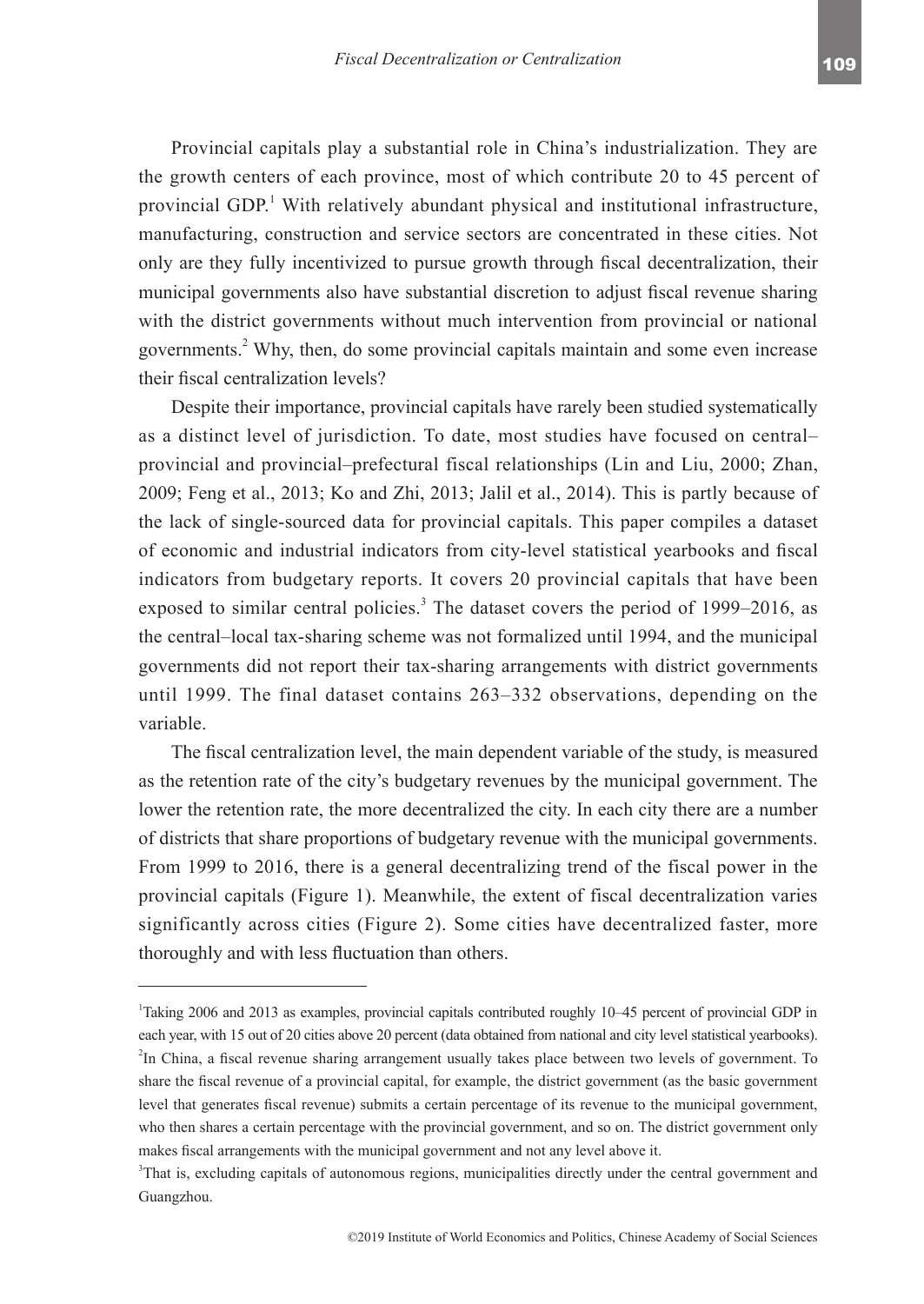

Figure 1. Fiscal Centralization Levels of Provincial Capitals, 1999–2016







Source: Budgetary reports of provincial capitals, 1999–2017.

This paper takes a mixed-method approach. To identify the association between the tax base and the fiscal decentralization level, it runs a regression model with the dataset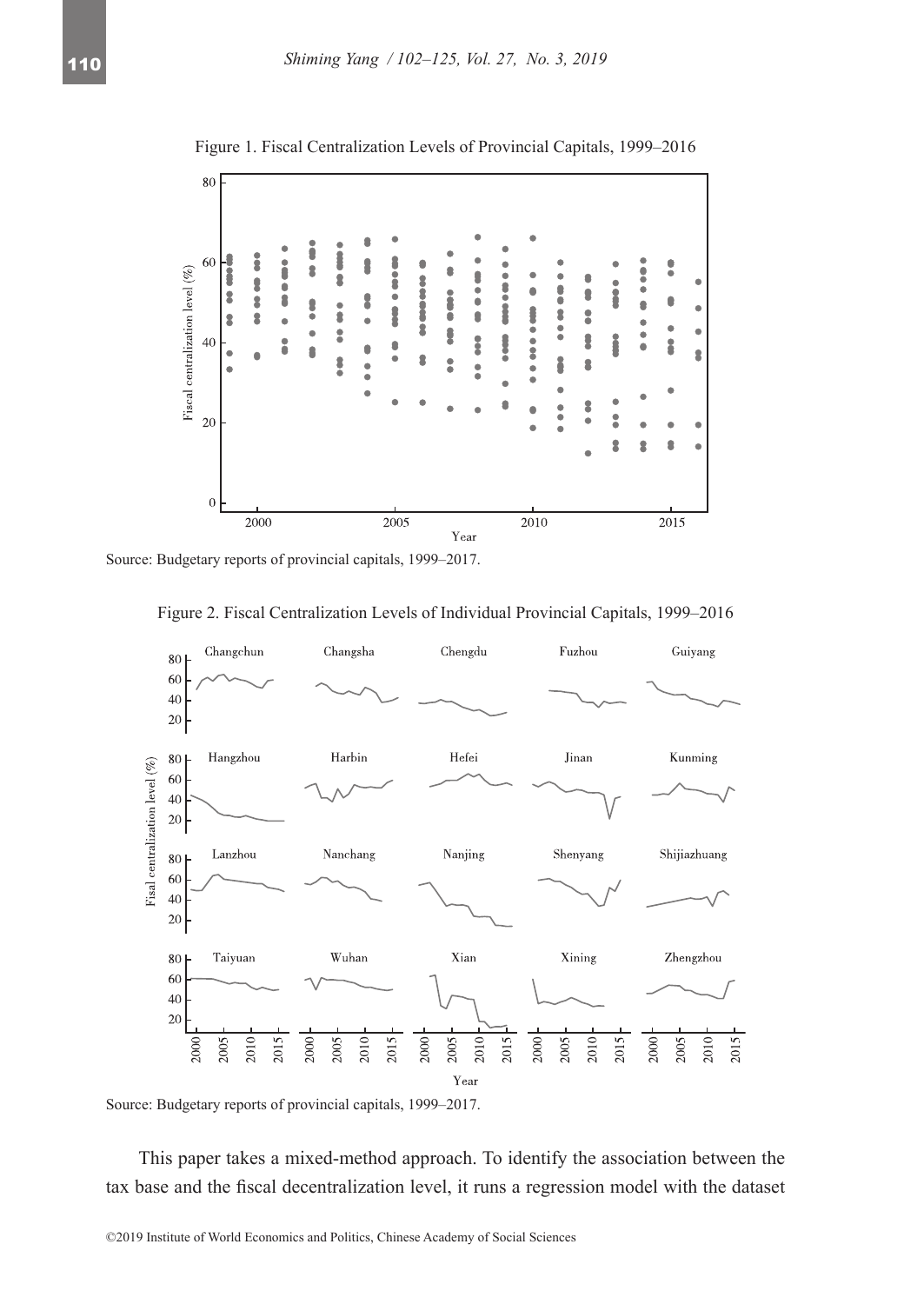to test for associations between the independent and dependent variables. To compensate for the limitations of the regression model and explore the dynamics behind local fiscal decentralization, it then compares two "most similar" provincial capitals in inland China that implemented divergent fiscal policies after 2000.

### 1. Regression Analysis

The purpose of the regression is to establish the link between the tax base and fiscal centralization levels, taking into account several control variables derived from existing studies. Assuming that large taxpayers enjoy disproportionally greater fiscal importance than small ones, I measure the relative fiscal importance of certain ownership (in this case, the state-owned sector) through a composite indicator, which equals the product of the average firm size (*SZ*), measured by industrial output, and the share of the business ownership in the economy (*SR*), which ranges between 0 and 1. The larger the composite indicator, the more fiscally important this ownership. This indicator effectively differentiates, for example, two cities that have similar sized public sectors, because the one with larger SOEs would score higher on this fiscal importance indicator. For measuring convenience, this analysis focuses on the secondary sector, as it is the largest sector and the focus of China's industrialization. Figure 3 shows the association between SOE fiscal importance and the fiscal centralization level of a city.





Source: Author's calculations based on the statistical yearbooks of provincial capitals (2000–2017). Notes: Changchun is excluded as an outlier because the fiscal importance of its SOE is extremely high and thus can diminish the pattern of the remaining data.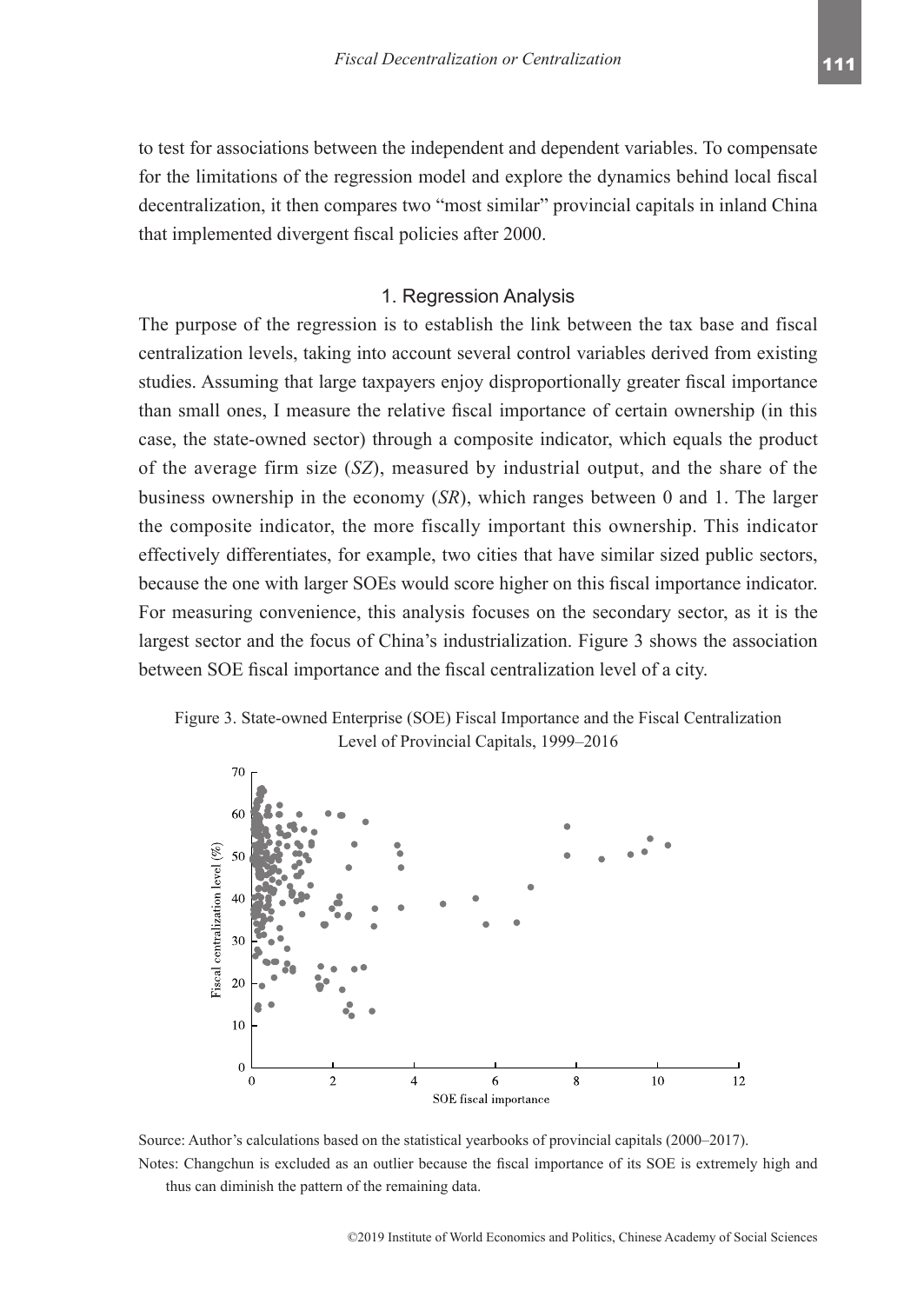This paper uses a fixed-effect panel model, as it controls geography, municipal leadership and other time-invariant variables. The model includes three control variables. The existing literature posits that economic development, measured by *GDP*, is believed to affect fiscal decentralization.<sup>4</sup> For example, economic development may raise the demand for diverse and quality local public services, which contributes to fiscal decentralization, or it may lead to fiscal centralization as a result of the increasing emphasis on income redistribution (Tanzi, 2000; Letelier, 2005). Foreign direct investment (*FDI*) inflow might also make fiscal decentralization more likely, as it may offer alternative tax revenue that might reduce the city's fiscal dependence on the public sector. One last variable controls for the time (*Y*), which aims to capture the decentralizing trend, probably as a result of national encouragement. The estimation equation is written as follows:

$$
FC_{it} = \alpha + \beta SZ_{it} \times SR_{it} + \chi GDP_{it} + \gamma FDI_{it} + \delta Y_t + \varepsilon_{it},
$$
\n(1)

where  $FC_i$  denotes the fiscal centralization level of city *i* at year *t*, and  $\varepsilon_i$  is the error term.<sup>5</sup>

The result is reported in Table 1. Model (1) shows that the fiscal importance of the state-owned sector has a positive effect on the fiscal centralization level of a city, accounting for a 10.67 percent variation in fiscal centralization level (that varies between 12.18 and 66.42 percent). Because *FDI* and *GDP* are highly correlated, model (2) excludes *GDP* and model (3) *FDI*. The effect of fiscal importance of the SOE sector remains stable across the models, with model (2) at the 5 percent significance level, followed by model (1) and then model (3) at 10 percent.

|                        | ັ             |                 |               |
|------------------------|---------------|-----------------|---------------|
| Variable               | (1)           | (2)             | (3)           |
| SOE fiscal importance  | $0.0694*$     | $0.0709**$      | $0.0636*$     |
|                        | (1.95)        | (1.99)          | (1.79)        |
| GDP                    | $-0.000793$   |                 | $-0.00115***$ |
|                        | $(-1.49)$     |                 | $(-3.02)$     |
| <i>FDI</i>             | $-0.00000676$ | $-0.0000119***$ |               |
|                        | $(-1.34)$     | $(-3.12)$       |               |
| Y                      | $-0.484***$   | $-0.681***$     | $-0.509***$   |
|                        | $(-2.63)$     | $(-5.69)$       | $(-3.05)$     |
| Constant               | $1021.2***$   | $1415.2***$     | $1070.4***$   |
|                        | (2.77)        | (5.89)          | (3.20)        |
| Number of observations | 263           | 264             | 276           |

|  | Table 1. Regression Result |  |
|--|----------------------------|--|
|  |                            |  |

Notes: \*\*\*, \*\* and \* represent significance at 1, 5 and 10 percent levels, respectively. *t*-statistics are in parenthesis. FDI, foreign direct investment; SOE, state-owned enterprise.

<sup>4</sup> This model uses GDP instead of GDP per capita, because some cities calculate GDP per capita using "hukou population" (household registration of the particular city), some using "residents" and others using both but with different temporal coverage. To avoid further shrinkage of observations and new uncertainties, this model uses GDP of the city.

<sup>5</sup> *SZ* unit: RMB10,000; *GDP* unit: RMB100m; *FDI* unit: US\$10,000.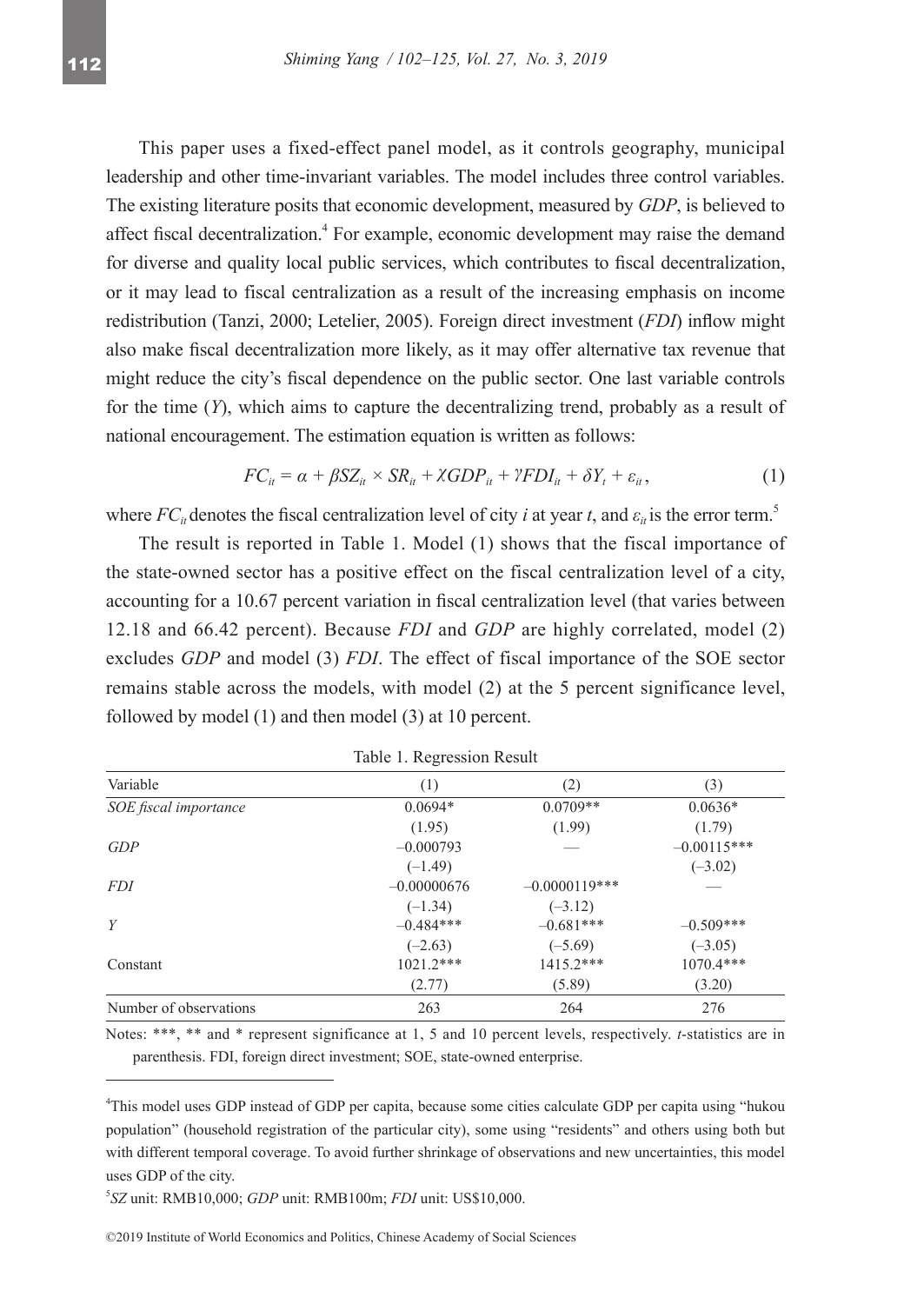These regression results should be interpreted with caution, as the imperfect measurement of the variables and the small observation size limit the model's ability to capture the complex interactions between local actors. First, while the data used in the regression does not have a sampling bias, the number of observations is small. Second, the average SOE size is a crude measure of large SOEs. It does not effectively separate a city with several large and numerous small SOEs from a city with similarly medium-sized SOEs. Third, changes to the fiscal revenue-sharing scheme are not the only reason for fluctuations in the fiscal decentralization level. For example, governments are incentivized to inflate or deflate their fiscal revenue prior to changes in the fiscal revenue-sharing scheme, with the purpose of minimizing fiscal revenue loss and maximizing gain. Indeed, the game between different levels of government in maximizing their share of fiscal revenue is always on (Tao and Yang, 2008). Also, because fiscal revenue sharing between delegator and delegated governments differs across taxes, a small amount of variation in fiscal decentralization results from revenue fluctuation of specific taxes rather than fiscal policy changes. With these measurement issues, the regression model alone is insufficient to pin down how fiscal dependence on the SOE sector affects local fiscal policies. To better understand the factors a city considers when deciding whether or not to proceed with fiscal decentralization, I compare two cities that are similar in many aspects except for the fiscal importance of the SOE sector, and trace the process of their fiscal divergence.

#### 2. The Comparative Case Study

While the regression confirms the association between the large SOEs and the fiscal centralization levels of a city, a qualitative comparative analysis of two "most-similar" provincial capitals was further conducted to compensate for the limitations mentioned above. The two cities were similar in macro-economic, industrial and fiscal indicators. Their largest difference lies in the fiscal importance of their similar-sized state-owned sector, which is only observable through a close look at the specific industries in each city. It traces the process of how their fiscal policies drifted apart, even though they may have implemented similar developmental policies. The policy choices contributing to their fiscal paths are not always intentional or even explicit, which make them difficult to observe via interviews or surveys. This comparative case study, instead, examines the specific governmental policies that would follow from the theory.

The most-similar design is based on the administrative level, central policy treatment, geography, initial fiscal centralization level and industrial structure. The size of governmental organizations, urban area and industrial sectors in different administrative levels vary as permitted by the central government. Most provincial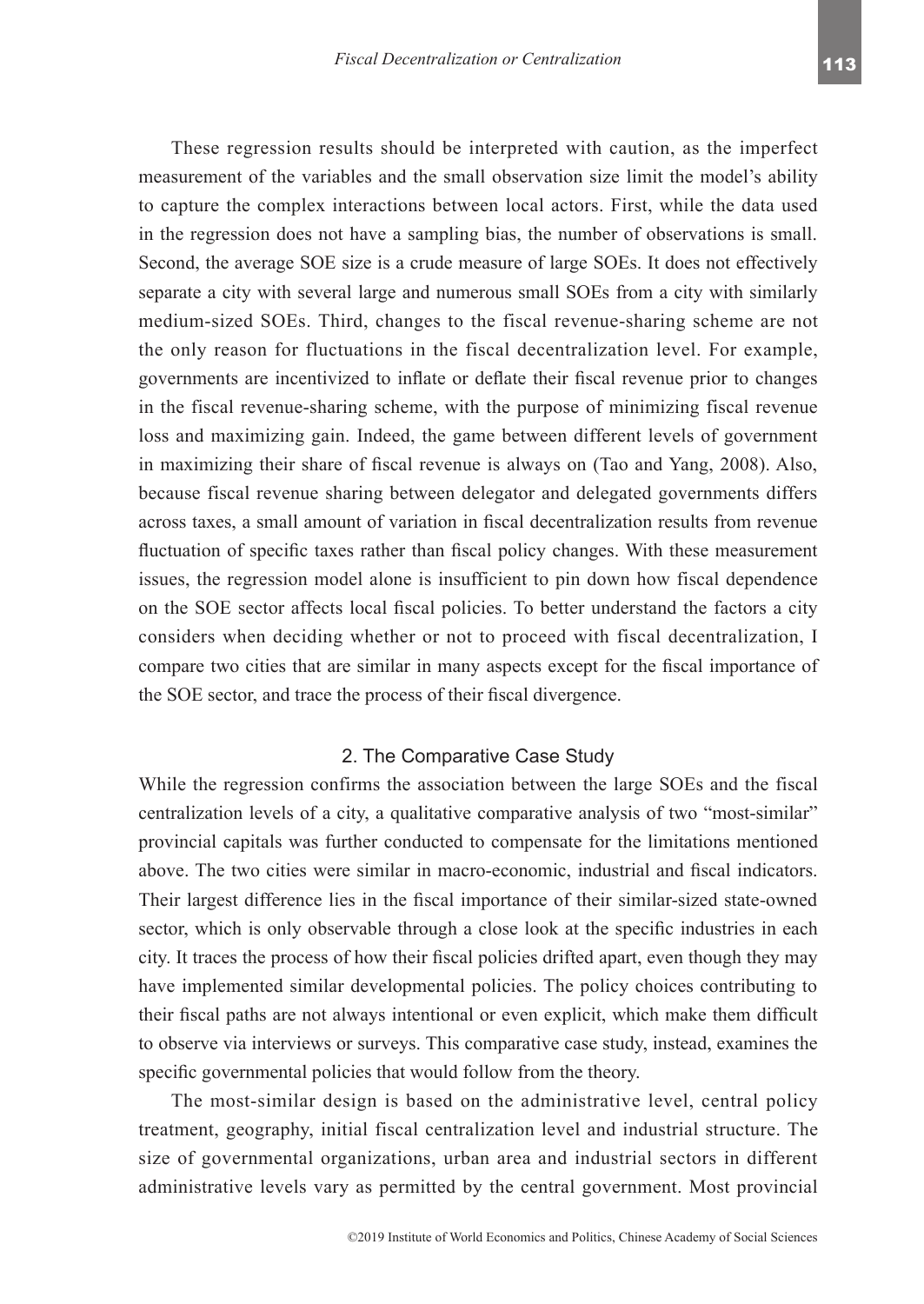capitals are at the deputy provincial level. The central policy treatment controlled in this paper is the reform and opening up policy, as coastal cities tend to open up earlier than inland ones.

These selection criteria led to the choice of Xi'an and Wuhan as the "most similar" pair. They are two typical provincial capitals in inland China. Both are more than 1000 kilometers from the coast, but are reasonably close to each other. They are "old industrial bases" with a balanced light-heavy industry structure before 1978. Their economies were dominated by the public sector until they accessed the reform and opening up policy in the same batch in 1992. The SOE reform in the mid-1990s hit both cities hard, forcing many SOEs to privatize, bankrupt or restructure, leaving hundreds of thousands unemployed. By 2000, the share of the state-owned sector (Wuhan: 45 percent; Xi'an 39 percent) and the fiscal centralization levels of the two cities (approximately 60 percent) were also very close.<sup>6</sup> To summarize, the economic trajectories of Wuhan and Xi'an remained similar in a range of aspects until 2000, and they represent the bulk of provincial capitals in inland China that, compared to their peers in coastal provinces, had limited access to foreign investment and preferential central government policies until the 1990s. Typical as they are, neither Wuhan nor Xi'an is the main driver of the regression model, at least in the early years. As Table 2 shows, while the average sizes of SOEs and state-holding enterprises in Wuhan were larger than those in Xi'an, much of this difference is explained by differences in the size of their economies (GDP).

| City  | <b>GDP</b> | Total output | Mean firm size | Mean SOE size | Mean SHD size |
|-------|------------|--------------|----------------|---------------|---------------|
| Wuhan | 1206.84    | 908          | 0.742          | 0.916         | 1.096         |
| Xi'an | 646.13     | 417.97       | 0.512          | 0.52          | 0.719         |

Table 2. Selected Indicators for the Secondary Industry in Wuhan and Xi'an, 2000 (RMB100m)

Sources: *Wuhan Statistical Yearbook, 2001* and *Xi'an Statistical Yearbook, 2001*. Notes: SHD, state-holding enterprise; SOE, state-owned enterprise.

What really sets them apart, however, is the distribution of large SOEs. To determine the size and ownership details of each city without available firm-level data, I looked into aggregated data for specific industries in each city. In both cities, the five largest industries combined account for roughly 55 percent of the total industrial output. Detailed information of these pillar industries in each city is reported in Tables 3 and 4.

<sup>6</sup> Unless noted otherwise, data were obtained from statistical yearbooks and the budget reports of each city.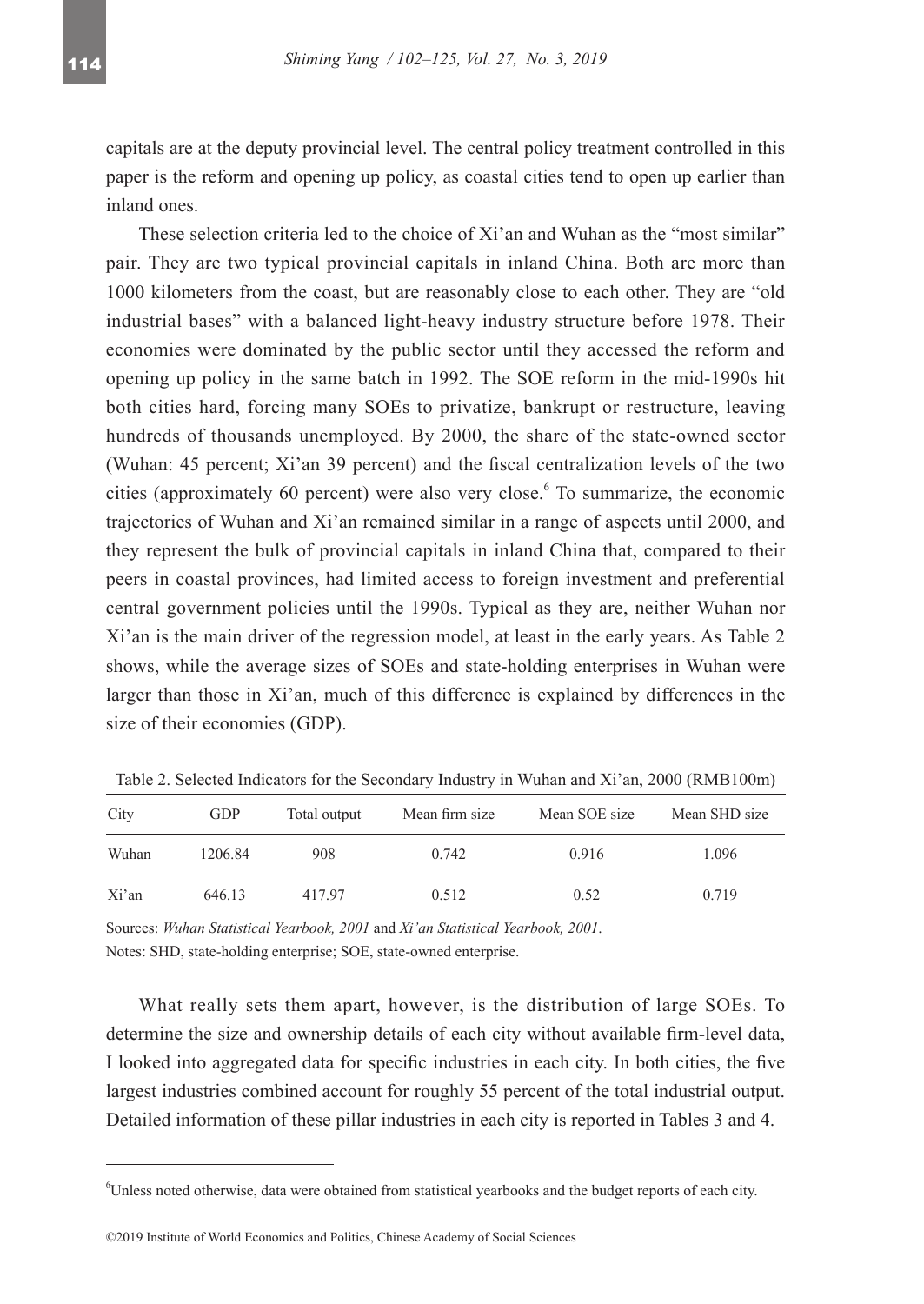| Industry                                                  | Output (all) | Output<br>(public) | Firm size<br>$(non-SOE)$ | Firm size<br>(SOE) |
|-----------------------------------------------------------|--------------|--------------------|--------------------------|--------------------|
| Ferrous metal smelting and processing                     | 162.8        | 158.1              | 0.246                    | 17.57              |
| Transport equipment manufacturing                         | 125.9        | 113.7              | 0.33                     | 1.90               |
| Electronic communication equipment<br>manufacturing       | 83.9         | 75.9               | 0.499                    | 1.81               |
| Petroleum processing                                      | 68.8         | 68.6               | 0.0865                   | 22.9               |
| Pharmaceutical manufacturing                              | 53.7         |                    |                          |                    |
| Electricity, steam and hot water production and<br>supply |              | 33.37              |                          | 2.22               |

Table 3. Pillar Manufacturing Industries in Wuhan, 2000 (RMB100m)

Source: *Wuhan Statistical Yearbook, 2001*.

Note: SOE, state-owned enterprises.

| Industry                                                | Output (all) | Output<br>(public) | Firm size<br>$(non-SOE)$ | Firm size<br>(SOE) |
|---------------------------------------------------------|--------------|--------------------|--------------------------|--------------------|
| Transport equipment manufacturing                       | 74.4         | 35.9               | 2.02                     | 1.16               |
| Electronic and communication equipment<br>manufacturing | 58.6         | 10.18              | 1.86                     | 0.926              |
| Pharmaceutical manufacturing                            | 41.3         |                    |                          |                    |
| Electrical machinery manufacturing                      | 36.05        | 25.4               | 0.193                    | 2.12               |
| Special equipment manufacturing                         | 24.6         |                    |                          |                    |
| Textile                                                 |              | 11.5               |                          | 0.765              |
| Printing and press                                      |              | 9.98               |                          | 0.554              |

Table 4. Pillar Manufacturing Industries in Xi'an, 2000 (RMB100m)

Source: *Xi'an Statistical Yearbook, 2001*.

Note: SOE, state-owned enterprises.

The key message from Tables 3 and 4 is that the state-owned sector held greater fiscal importance in Wuhan than in Xi'an. The state-owned sector was highly concentrated in Wuhan, where four of the five largest industries were dominated by SOEs. In the ferrous metal smelting and processing industry, for example, the average SOE was 70 times larger than a non-SOE. In the transport equipment manufacturing industry, the SOEs were five times larger than non-SOEs. This is in sharp contrast to Xi'an. Only three out of the five largest industries in Xi'an had a significant SOE presence, and were not nearly as large as their counterparts in Wuhan. Moreover, in the two largest industries,<sup>7</sup> the non-SOEs were twice as large as the SOEs. Thus, even in the pillar industries with a significant SOE presence, SOEs had no fiscal advantages over non-SOEs.

The SOE reform and ensuing massive layoffs put the municipal governments of

<sup>&</sup>lt;sup>7</sup>That is,transport equipment manufacturing, electronic and communication equipment manufacturing.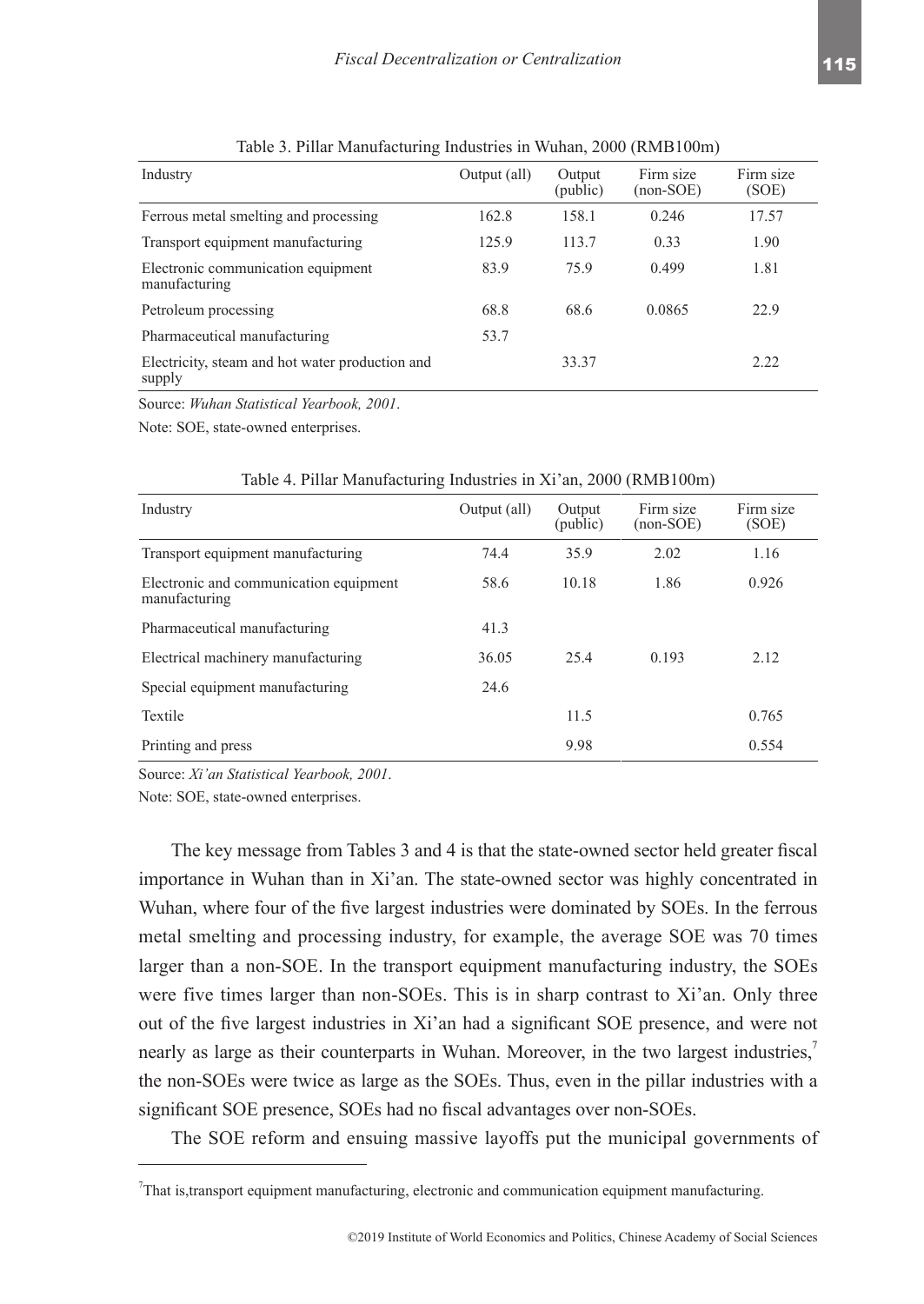Wuhan and Xi'an under tremendous financial strain.<sup>8</sup> With shrinking tax bases and plunging employment rates, the municipal governments of both cities craved stable fiscal revenue sources to fund relief programs for the unemployed on the one hand, and to compete with other cities in an increasingly open market on the other. Severe budget constraints led them to take risk-averse development strategies and support large taxpayers to survive as long as they showed some promise. Consequently, fiscal dependence on uncompetitive ownership narrowed down the policy options of the municipal governments – which is what happened in Wuhan and Xi'an. The secondary sector in Wuhan was dominated by giant SOEs in primary heavy industries. By supporting those enterprises, the municipal government was basically supporting the state-owned sector, and it had to centralize fiscal resources for this purpose. The state-owned sector in Xi'an was not as fiscally important as other types of ownership, with small SOEs scattered in light industries and downstream heavy industries. As a result, the Xi'an municipal government's preferential policies for its key industries had less ownership implications, and fiscal decentralization was adopted smoothly to encourage industrial growth.

#### *(1) Wuhan*

In the 1980s, Wuhan's developmental strategy prioritized commerce and transportation industries. However, building the largest trading market in central China led goods from coastal provinces to flood the city, hitting local light industries hard. The light industries' share in the secondary sector plummeted from 55 percent in 1984 to 29 percent in 1993.<sup>9</sup> The collapse of light industries left Wuhan with heavy industries as the main source of tax revenue. By the late 1990s, these heavy industries were dominated by a few stateowned tycoons, such as Wuhan Steel, Sinopec, Wuhan Tobacco Group, and Dongfeng Motor Corporation. More than two thirds of the 50 largest industrial enterprises were SOEs. In 2000, the municipal government implemented eight preferential policies for large enterprises with prospective sale revenues of RMB2–3bn. Understandably, large SOEs benefited more from these preferential policies than small and medium sized SOEs and the private sector.

The existence of these large SOEs had several consequences. First, they were the main contributors to the city's fiscal revenue. In 2002, for example, only three out of the 23 main industrial taxpayers were non-SOEs (Hubei National Tax Bureau, 2002). These large SOEs made fiscal decentralization less likely. Their large size, once decentralized into any district, can unbalance the fiscal power among districts. District governments

<sup>8</sup> This reform was unveiled in 1997, with the purpose of modernizing large/medium-sized SOEs. It proposed a three-year plan (1998–2000); however, large-scale layoffs in many regions continued into 2005. 9 *Wuhan Statistical Yearbooks, 1984, 1993*.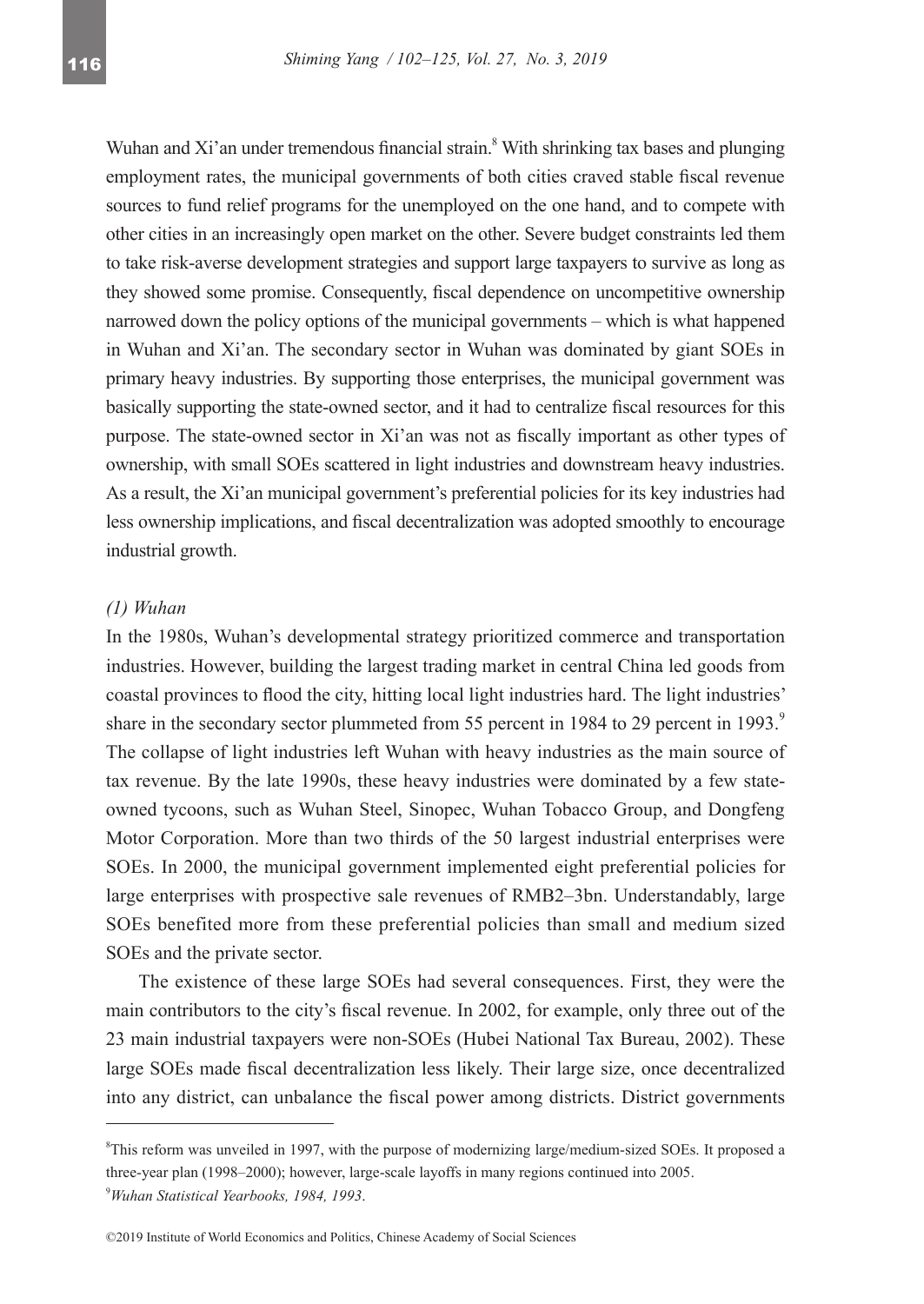often do not have sufficient administrative levels and resources to support these SOEs. As a result, the municipal government kept its fiscal resources centralized to subsidize these SOEs as it saw fit, and these SOEs paid back with tax and profit, creating a cycle of financial resources between the municipal government and the largest SOEs. To alleviate the financial stress of Wuhan Steel, for example, the district government of Qingshan returned over RMB1.38bn of value-added tax (VAT) revenue in 2008 and another RMB1.2bn in 2009 (Jiang, 2009). To put this in context, the total tax relief for all companies in the Donghu high-tech district between 2008 and 2011 amounted to a merely RMB4bn (*Changjiang Times*, 2012). From 2000 to 2007, the municipal government kept approximately 60 percent of fiscal revenue and, through tax adjustments regarding large enterprises and specific citywide preferential policies, further drained the fiscal resources of the district governments (Wuhan Academy of Social Sciences, 2006).

With the local economy hinging on them, Wuhan's municipal government was incentivized to protect these large SOEs from the competing private sector and SOEs from other regions. These SOEs were perfect borrowers for the banks. With public ownership and huge fixed assets, these SOEs could obtain cheap credit much more easily than non-SOEs. As a result, the gap in size between SOEs and non-SOEs more than quadrupled between  $2000$  and  $2007$ .<sup>10</sup> The expansion of some large SOEs was achieved through production expansion and buyouts/mergers, which were supported by municipal government policy documents. Take Wuhan Steel, the largest SOE in Wuhan, as an example. Its efficiency gaps with newer steel SOEs, such as BaoSteel and private steel companies, had threatened the survival of this largest single taxpayer in Wuhan. To avoid acquisition by BaoSteel, Wuhan Steel acquired a series of smaller steel SOEs, including Ezhou Steel in 2004, Liuzhou Steel in 2005 and Kunming Steel in 2007, in addition to a number of international buyouts after 2007. Between 2003 and 2004, the Wuhan Tobacco Group bought out two tobacco SOEs in Hubei Province and merged another two. A similar government-directed case is the Wuhan Industrial Holding Group Co. Ltd. The fiscal importance of the SOE sector was maintained and grew after 2000, and by 2006, the four largest SOEs contributed over a third of Wuhan's budgetary revenue (Wang and Huang, 2007).

The Wuhan municipal government's attitude toward large SOEs contrasted with that toward smaller ones. Since the early 1990s, increasing market competition over consumer goods made many medium-small SOEs in light industries unprofitable. One objective of the national SOE Reform was to "maintain the big ones and marketize the smaller ones." Wuhan, like other cities, implemented this policy. In 1997, the municipal government decentralized 1845 medium-small sized SOEs (with fixed assets no greater

 $10^1$ Relative size (SOE/non-SOE): 6.10 (2007)/1.45 (2000).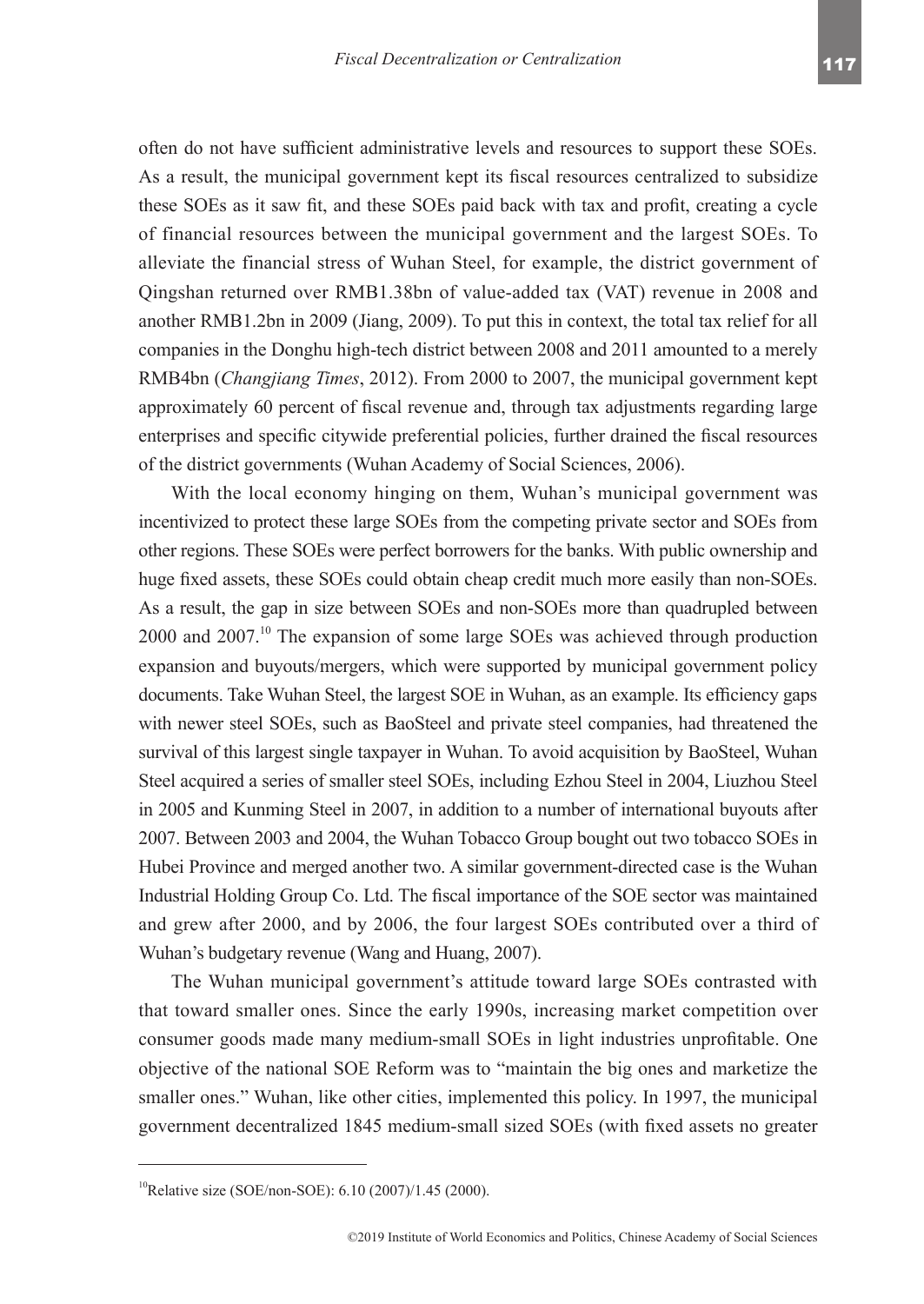than RMB15m) to district-level governments. By 2003, 1732 were decentralized or had transformed ownership. Rather than "empowering" the district-level governments, this move by the municipal government was more likely a plan to get rid of unprofitable, costly and heavily indebted smaller SOEs, as most of these were at the edge of insolvency and did not survive long (if not privatized) after decentralization. In other words, the municipal government did not decentralize much fiscal revenue to districtlevel governments. This remained the case even after 2008, when the municipal government modified the municipal–district sharing ratio of the business income tax as 4:6 (*Twenty-first Century Economic News*, 2008).<sup>11</sup>

The municipal government's preferential treatment of large SOEs limited the space for businesses in the private sector. They had no advantages in finance or land, or any relationship with the government. This situation was even more acute in times of crisis. Responding to the global financial crisis, the Chinese government implemented the RMB4tn stimulus plan to boost domestic demand. However, most of these funds went to SOEs rather than the private sector that provides far more jobs (Yuan, 2009). From 2007 to 2009 alone, the gap between SOEs and non-SOEs grew wider, from 4:1 to  $11:1.^{12}$ Indeed, the share of SOEs in Wuhan's industrial economy rose rapidly in 2008 and 2009 and dropped equally fast afterwards (Figure 4a). Unequal access to financial resources in times of difficulty further hurt the private sector, and by 2014, nine of the 10 largest enterprises in Wuhan were still state-owned (Wei, 2014). As the global market remained in recession and financial subsidies drained, Wuhan Steel was acquired by BaoSteel in 2015 and up to 50,000 Wuhan Steel workers were laid off (Zhang and Yang, 2016).

#### *(2) Xi'an*

Xi'an's light industries were also in decline during the 1990s, albeit less rapidly than in Wuhan. By 2000, its light industries consisted of 38 percent of the secondary sector. The heavy industries in Xi'an were predominantly processing rather than primary industries. The steel, tobacco and petroleum processing industries that represented the lion's share in Wuhan's secondary sector had a minimal presence in Xi'an (Table 4). Because the SOEs were of no greater fiscal importance than the non-SOEs, the municipal government's developmental policies had little ownership implications. Like Wuhan, Xi'an also focused on developing the key enterprises and marketizing the smaller ones. But as there were at least as many large non-SOEs as SOEs, this policy did not discriminate against the private sector. Actually, the "Industry Revival Plan" of 2003 even proposed to list and sell 60 SOEs with assets worth RMB50bn over three years (*China Youth Daily*, 2003).

 $11$ This policy applies only to additional tax revenues, with 2007 as the base year.

<sup>12</sup>*Wuhan Statistical Yearbooks* (2007, 2009).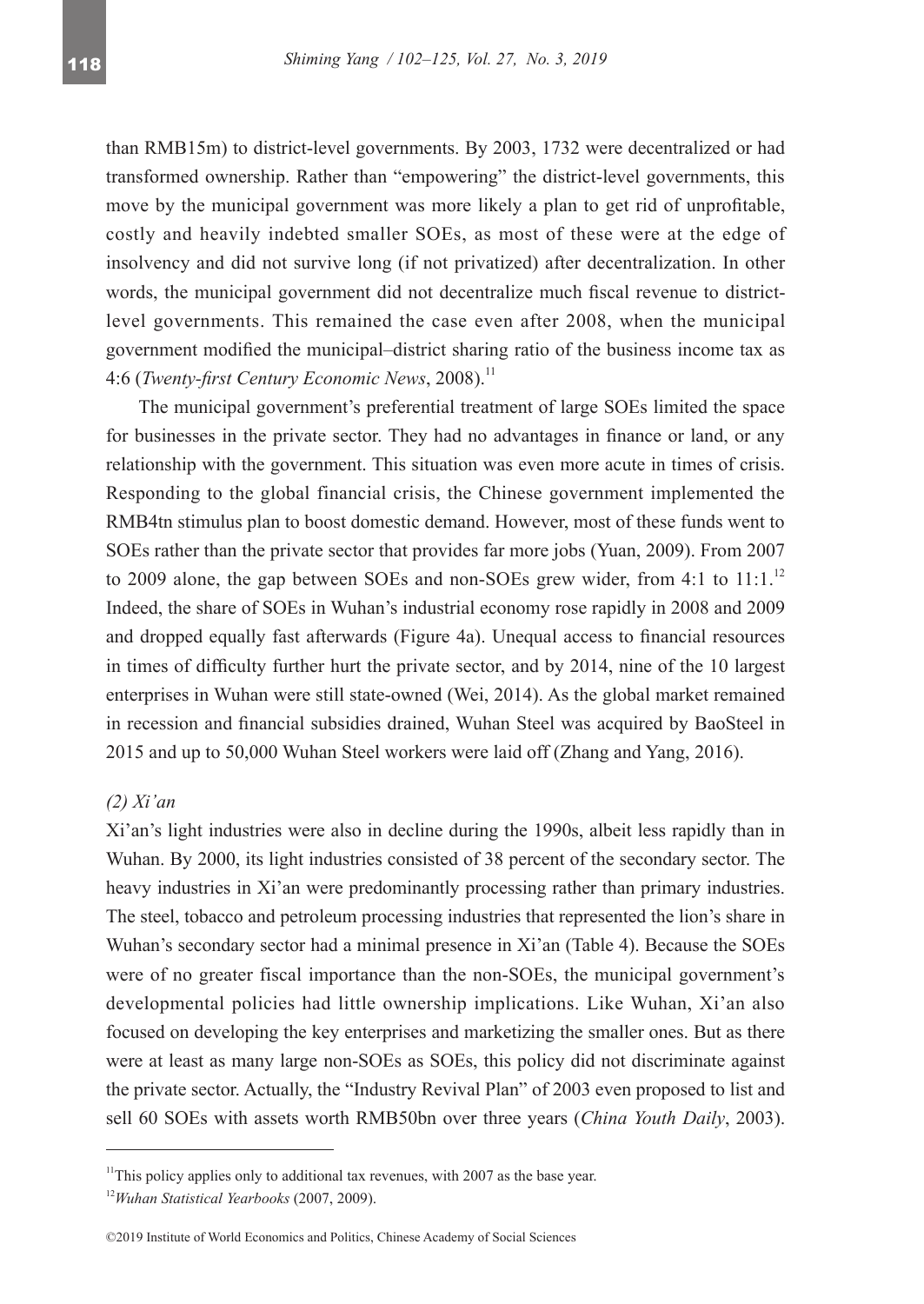The seven pillar industries listed, which the municipal government planned to prioritize with preferential policies, were also not dominated by SOEs.



Figure 4. SOE Share and Fiscal Centralization Levels in Wuhan and Xi'an, 1999–2015

Source: Author's calculations based on *Wuhan Statistical Yearbooks* and *Xi'an Statistical Yearbooks* (2000–2016). Note: SOE, state-owned enterprise.

The absence of large SOEs allowed for smooth and thorough fiscal decentralization in Xi'an. The municipal government decentralized its fiscal power from 63 percent in 2001 to 40.6 percent in 2007. This contrasts with Wuhan, where the municipal government quickly took back the fiscal power lost to the central government from its subordinate district governments (Figure 2).

Figure 5 shows the details of Xi'an's fiscal decentralization. Between 2001 and 2009, approximately half of the VAT and business tax revenues were decentralized to the district-level government. These are the largest taxes for the manufacturing and service industries. Decentralizing them granted the district governments greater resources and flexibility to support competitive companies to grow. In 2008, the central government unveiled the "Big Ministry Reform" with the goal of streamlining governmental organizations and decentralizing power to lower levels of government to increase efficiency. To adopt this policy and also to boost growth in the midst of the global financial crisis, the Xi'an municipal government further decentralized its revenues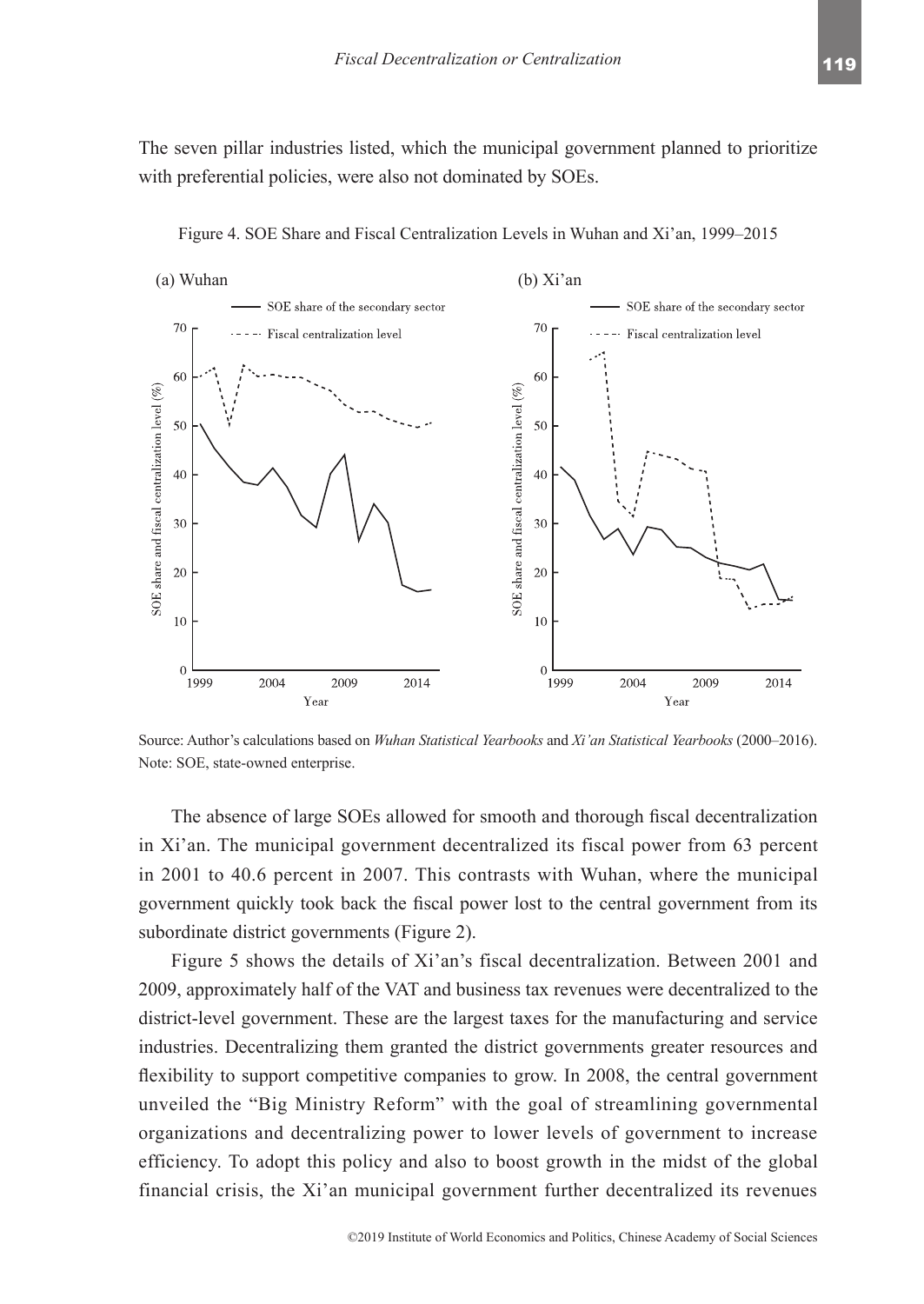to district, Economic Development Zone and High-tech Industry Development Zone administrations. Enterprise income tax was decentralized for the first time in 2010. The fiscal decentralization level in Xi'an dropped from 40.6 percent in 2009 to 18.7 percent in 2000 and by 2015 had stabilized at 14.9 percent.



Figure 5. Fiscal Decentralization of the Budgetary Revenue in Xi'an, 2001–2015

As the large SOEs were neither of fiscal importance nor preferred by local economic policies, their role in the local economy has been contained. From 2000 to 2007, the relative size (measured in total industrial output) of the SOEs (over non-SOEs) only moderately increased, from 1.02 in 2000 to 2.64 in 2007. Meanwhile, the share of the SOE sector steadily decreased, from 40 percent in 2000 to a stable 20 percent by 2013, and was not disrupted by the RMB4tn stimulus plan (Figure 4b).

To summarize, the diverging fiscal and growth paths adopted in Wuhan and Xi'an after 2000 show that the tax base they started would play important roles in their subsequent fiscal and economic policies. Prior to 2000, Wuhan and Xi'an were similar in a number of economic, industrial and fiscal aspects, except for the size distribution of their state-owned sectors. Wuhan's state-owned sector was dominated by large SOEs concentrated in primary heavy industries, while Xi'an's industrial SOEs were smaller and were scattered across light and heavy processing industries. Notwithstanding that both cities were exposed to similar national policies and adopted similar development strategies – developing the large SOEs, marketizing the smaller ones, and prioritizing

Source: *Xi'an Statistical Yearbooks* (2002–2016). Note: VAT, value-added tax.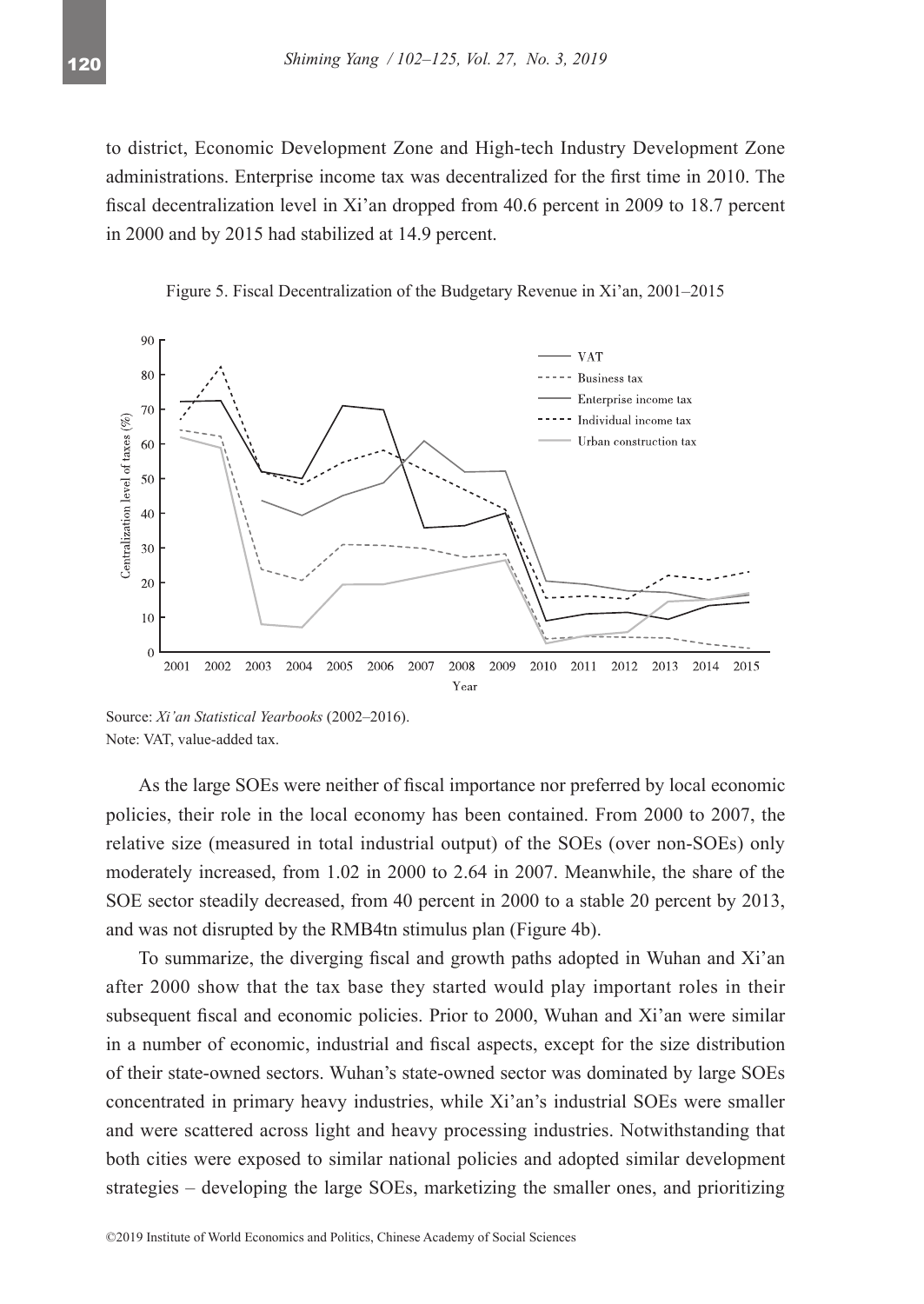key industries and large enterprises – their operationalization and outcomes are different because fundamentally they favored different types of business ownership. The Wuhan municipal government kept the fiscal revenue centralized to subsidize large SOEs, who survived and grew at the expense of non-SOEs, and even more so in times of crisis. On the contrary, Xi'an's municipal government was relatively free to decentralize its fiscal revenue to district governments, leading to smoother economic liberalization and a fairer environment for different types of business ownership.

## V. Conclusion

This paper examined why fiscal decentralization prevails in certain regions but not others. Scholars debate whether fiscal decentralization boosts or impedes growth, as empirical studies have produced conflicting findings. A variety of developing countries in Africa, Asia and Latin America have implemented fiscal decentralizing policies in the hope of transforming their economies; however, some have been more successful than others. This distinction results partly from a lack of understanding of the risks fiscal decentralization entails. In this paper I argue that subnational governments only decentralize fiscal revenues if they prefer economic liberalization, which they do not always prefer because their risk aversion to fiscal shocks may trump their risk-seeking of productivity gains. If fiscal decentralization jeopardizes fiscal security in the short term, it is less likely to be adopted. Thus government is less likely to devolve fiscal resources if large taxpayers come from sectors that would lose in economic liberalization. This explains why some local governments are less incentivized than others to transfer fiscal resources to lower-level governments.

An examination of 20 provincial capitals in China supports this argument and reveals the complicated interactions between fiscal and developmental policies. China, a major case for validating fiscal federalism theories, also offers a compelling opportunity to study the interregional variations of intergovernmental fiscal arrangements. Quantitative analysis identified a link between the fiscal importance of a state-owned sector and the fiscal centralization level of a city. This relationship is further explored in the fiscal divergence of two otherwise very similar provincial capitals: Wuhan and Xi'an. In Wuhan, the unrivaled fiscal importance of several large SOEs significantly raised the fiscal risks of fiscal decentralization. In Xi'an, the balanced fiscal importance of different types of business ownership kept the fiscal risks of economic liberalization relatively low, leading to fiscal decentralization in sequence. The analysis suggests that the probability of fiscal decentralization is largely predetermined by the tax base, and the municipal government has limited liberty in designating the growth path than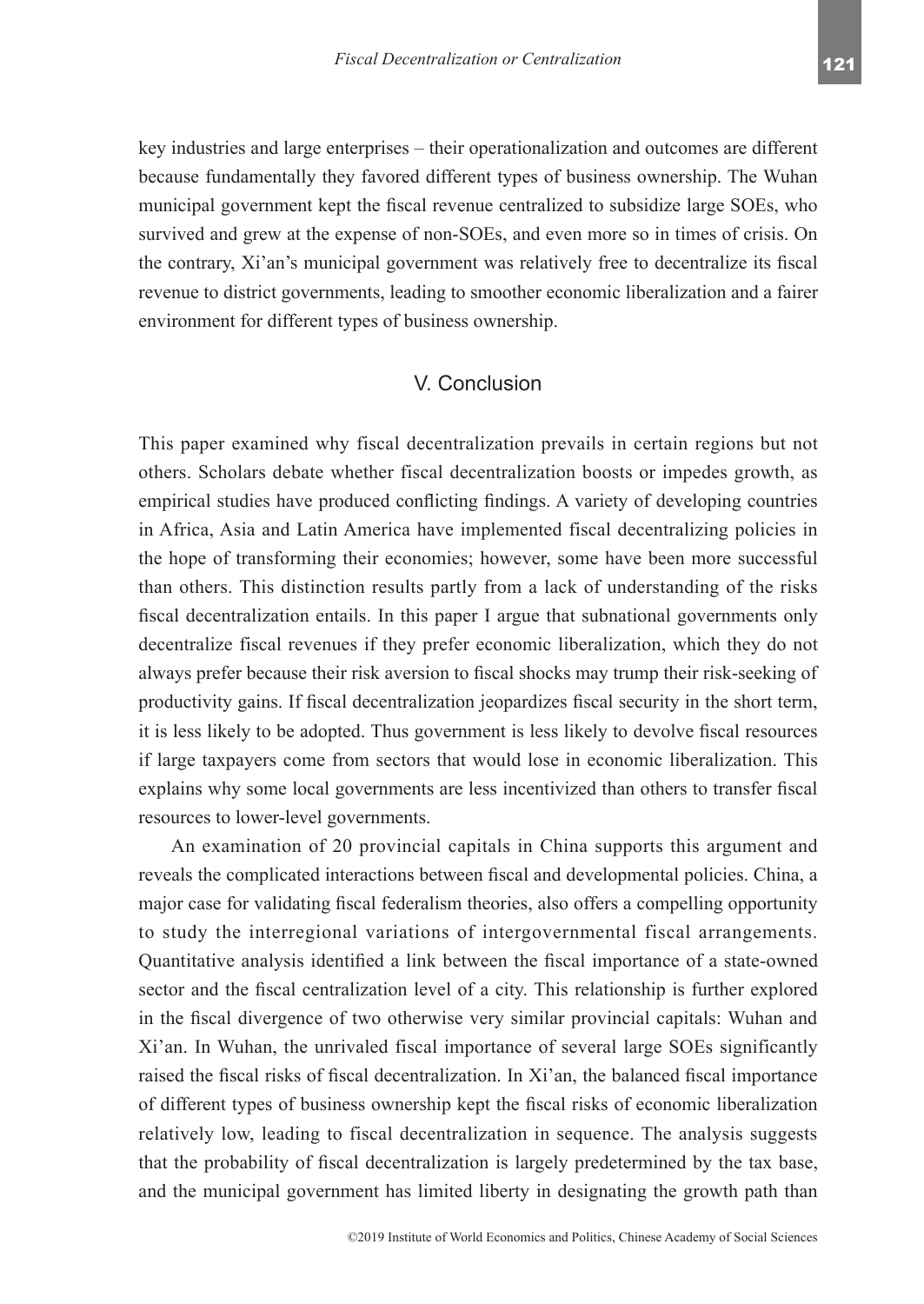commonly perceived. The divergent fiscal paths and the accompanying industrial ownership structure have long-term influence on the competitiveness and resilience of the local economies in Wuhan and Xi'an, as manifested by the cities' responses to the global financial crisis and the RMB4tn stimulus.

The experiences of Wuhan and Xi'an can be used to examine the fiscal paths taken by other provincial capitals in this study, ranging from Changchun, whose economy rests on a single SOE, to Chengdu, which had few large SOEs and low fiscal centralization, even before 2000. Applying the findings of this paper to those provincial capitals, hence, explains why fiscal decentralization occurs in certain cities rather than others, and helps us to understand the distribution of industries and business ownership across cities.

The main implication of this paper is that not all regions and countries are fit for fiscal federalism because the anticipated economic liberalization involves significant fiscal risk to certain economies. An emerging economy in its early stage of industrialization, limited in private capital, tends to invest heavily in capital-intensive industries with public capital, resulting in large SOEs in these heavy industries. This generates resistance against economic liberalization, particularly at subnational levels where regional governments face significant tradeoffs between growth strategies. For a locality with a strong presence of sectors that would lose in a market economy, fiscal decentralization is unlikely to occur and even less likely to stimulate growth. This is why fiscal decentralization only takes place in certain areas and periods, and with mixed results.

This paper also offers a new perspective to examine economic development. Fiscal policies are tools of developmental strategies. As the comparative analysis shows, Wuhan and Xi'an shared the developmental policy of "maintain the big ones and marketize the smaller ones," but their divergent fiscal revenue structures grant completely different meanings to this policy. In this case, fiscal arrangement sheds light on the actual developmental policies being implemented. Different from other macro-economic indicators, such as GDP and investment, fiscal centralization levels reveal a nuanced aspect of development: the business ownership structure behind economic growth. Growth models driven by different types of ownership may be similar in terms of some macroeconomic indicators, but their systematic resilience against external shocks, long term economic sustainability and welfare implications within the locality are bound to deviate.

## References

Bahl, R. and J. Martinez-Vasquez, 2006, "Sequencing fiscal decentralization," *Policy Research Working Paper* No. 3914, Public Sector Governance Group, Poverty Reduction and Economic Management Network, World Bank, Washington, DC.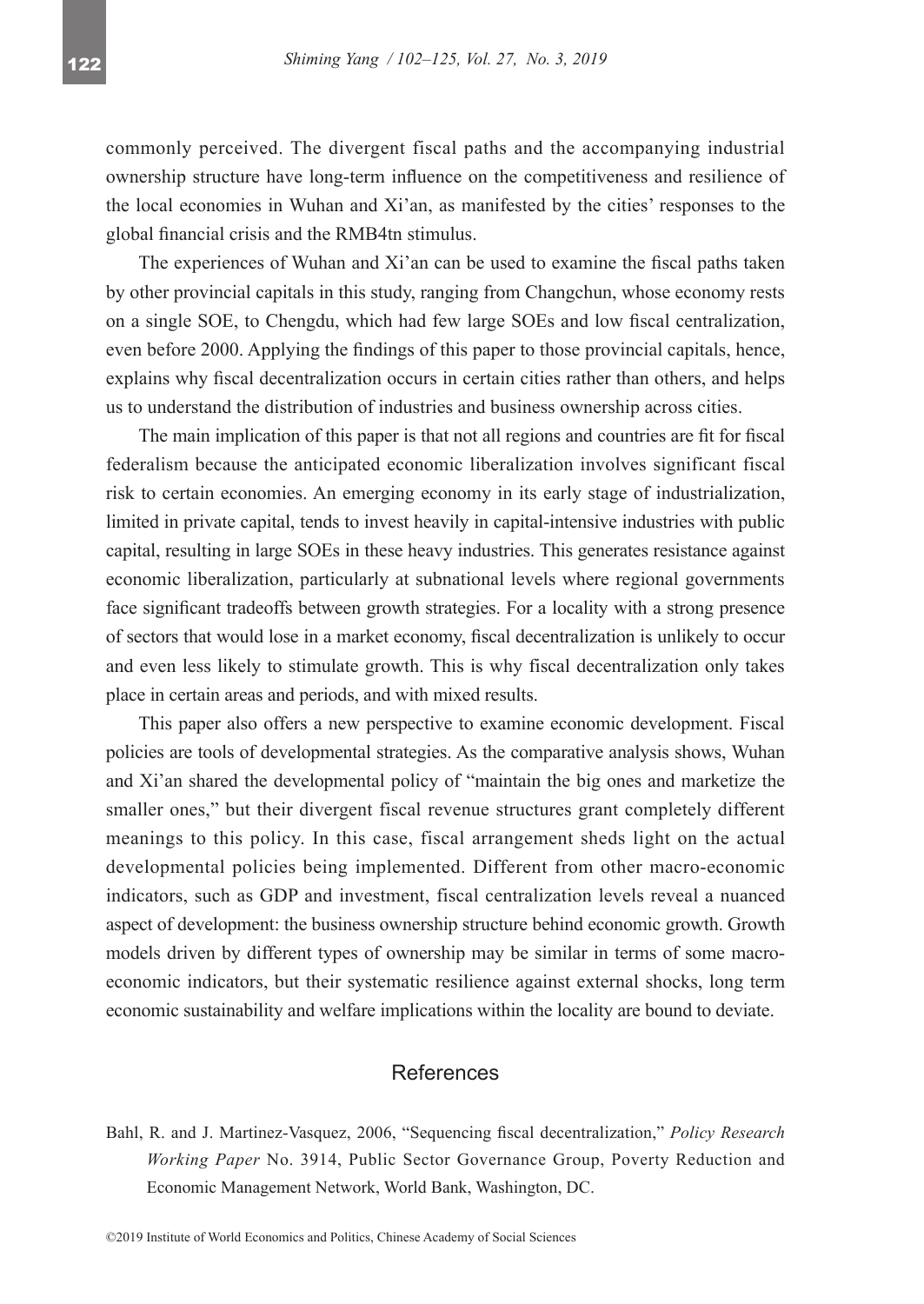- Blöchliger, H., 2013, "Decentralization and economic growth—Part 1: How fiscal federalism affects long-term development," *OECD Working Papers on Fiscal Federalism* No. 14, OECD Publishing, Paris.
- Bodman, P., 2011, "Fiscal decentralization and economic growth in the OECD," *Applied Economics*, Vol. 43, No. 23, pp. 3021–35.
- *Changjiang Times*, 2012, "Wuhan tax revenue increased by almost 150 percent in five years," *Changjiang Shangbao* (*Changjiang Times*), 2 April [online; cited December 2018]. Available from: https://finance.qq.com/a/20120402/000083.htm.
- *China Youth Daily*, 2003, "'Pure state-owned enterprises' will exit from Xi'an in three years, drawing attention from domestic and foreign capital," *Zhongguo Qingnian Bao* (*China Youth Daily*), 20 February [online; cited December 2018]. Available from: http://business. sohu.com/74/25/article206492574.shtml.
- Davoodi, H. and H. F. Zou, 1998, "Fiscal decentralization and economic growth: A cross-country study," *Journal of Urban Economics*, Vol. 43, No. 2, pp. 244–57.
- Donahue, J., 1997, *Disunited States*, New York, NY: HarperCollins Publishers.
- Feng, X. Y., C. Ljungwall, S. J. Guo and A. M. Wu, 2013, "Fiscal federalism: A refined theory and its application in the Chinese context," *Journal of Contemporary China*, Vol. 22, No. 82, pp. 573–93.
- Gemmell, N., R. Kneller and I. Sanz, 2013, "Fiscal decentralization and economic growth: Spending versus revenue decentralization," *Economic Inquiry*, Vol. 51, No. 4, pp. 1915–31.
- Hubei National Tax Bureau, 2002, "The notice on finalizing main enterprise income taxpayers of 2002," *Eguoshuihan* (*Hubei National Tax Documents*), No. 180 [online; cited December 2018]. Available from: http://www.law01.net/m/view.php?aid=322817.
- Jalil, A., M. Feridun and B. L. Sawhney, 2014, "Growth effects of fiscal decentralization: Empirical evidence from China's provinces," *Emerging Markets Finance and Trade*, Vol. 50, No. 4, pp. 176–95.
- Jiang, M., 2009, "Tax returns relieves Wuhan Steel from over RMB1.4bn RMB of tax burden," *Shuishi Wenzhai* (*Tax Digest*), No. 5, p. 44.
- Ko, K. and H. Zhi, 2013, "Fiscal decentralization: Guilty of aggravating corruption in China?" *Journal of Contemporary China*, Vol. 22, No. 79, pp. 35–55.
- Lemgruber, A., A. Masters and D. Cleary, 2015, "Understanding revenue administration: An initial data analysis using the revenue administration fiscal information tool," *Departmental Paper*  No. 15/06, International Monetary Fund, Washington, DC.
- Letelier, L. S., 2005, "Explaining fiscal decentralization," *Public Finance Review*, Vol. 33, No. 2, pp. 155–83.
- Lin, J. Y. and Z. Q. Liu, 2000, "Fiscal decentralization and economic growth in China," *Economic Development and Cultural Change*, Vol. 49, No. 1, pp. 1–21.
- Lindaman, K. and K. Thurmaier, 2002, "Beyond efficiency and economy: An examination of basic needs and fiscal decentralization," *Economic Development and Cultural Change*, Vol. 50, No. 4, pp. 915–34.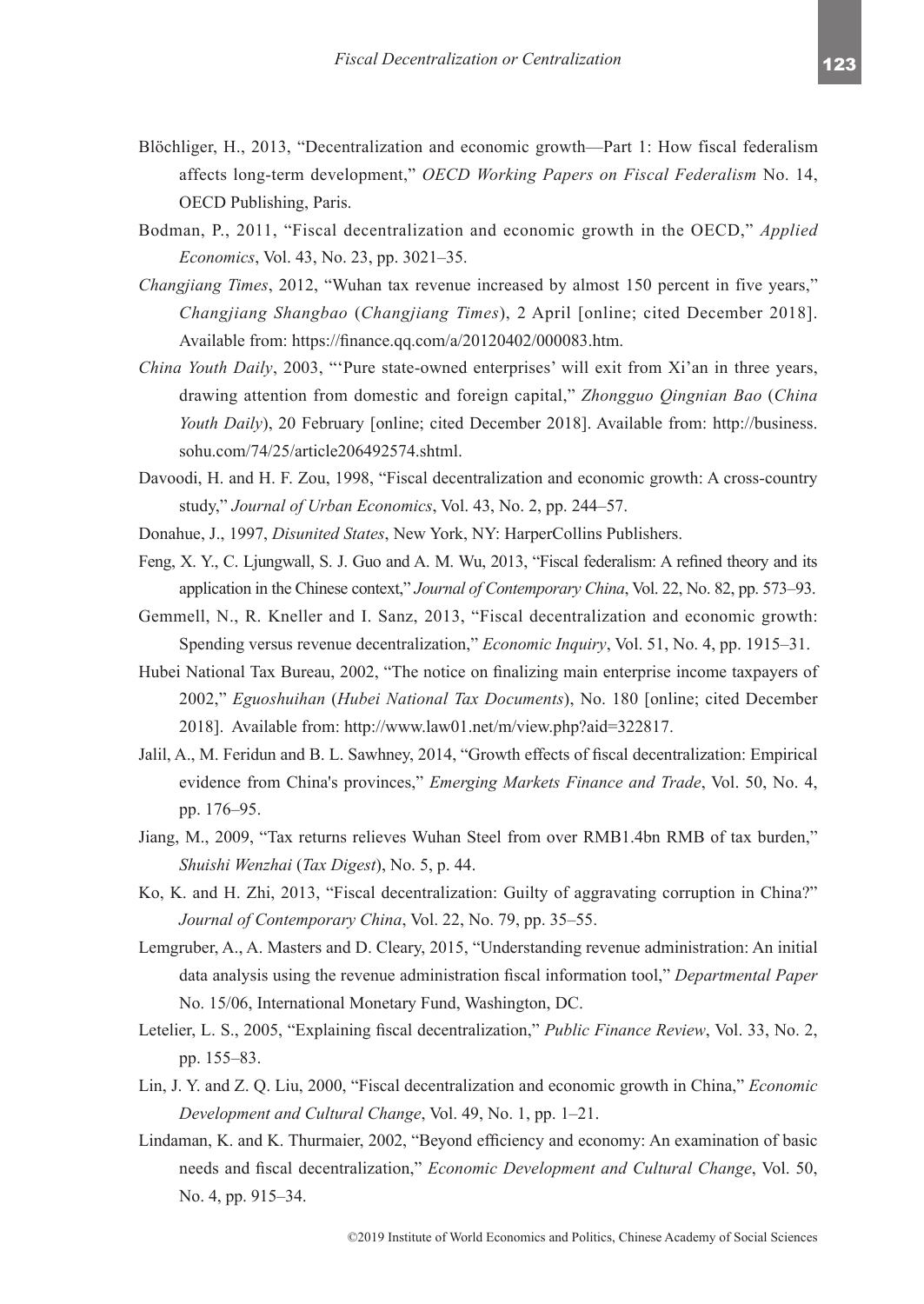- Martinez, Y. U., P. P. Arzoz and B. I. Apezteguia, 2018, "Does decentralization contribute to efficiency? Evidence from OECD countries," *Applied Economics*, Vol. 50, No. 7, pp. 726–42.
- Martinez-Vasquez, J., 2011, *The Impact of Fiscal Decentralization: Issues in Theory and Challenges in Practice*, Manila: Asian Development Bank.
- Martinez-Vasquez, J. and R. M. McNab, 2003, "Fiscal decentralization and economic growth," *World Development*, Vol. 31, No. 9, pp. 1597–616.
- Montinola, G., Y. Qian and B. R. Weingast, 1996, "Federalism, Chinese style: The political basis for economic success," *World Politics*, Vol. 48, No. 1, pp. 50–81.
- Nguyen, L. P. and S. Anwar, 2011, "Fiscal decentralization and economic growth in Vietnam," *Journal of the Asia Pacific Economy*, Vol. 16, No. 1, pp. 3–14.
- Oates, W., 1993, "The role of fiscal decentralization in economic growth," *National Tax Journal*, Vol. 46, No. 2, pp. 237–43.
- OECD (Organisation for Economic Co-operation and Development), 2015, *The OECD Fiscal Decentralization Database* [online; cited December 2018]*.* Available from: http://www. oecd.org/tax/federalism/fiscal-decentralisation-database.htm.
- Oi, J. C., 1995, "The role of the local state in China's transitional economy," *The China Quarterly*, Vol. 144, pp. 1132–49.
- Pankaj, A. K., 2007, "State-led development in developing societies," *Journal of Asian and African Studies*, Vol. 42, No. 3–4, pp. 321–27.
- Rodríguez-Pose, A. and A. Krøijer, 2009, "Fiscal decentralization and economic growth in Central and Eastern Europe," *LEQS Paper* No. 12/2009, London School of Economics and Political Science, London.
- Rodríguez-Pose, A. and R. Ezcurra, 2011, "Is fiscal decentralization harmful for economic growth? Evidence from the OECD countries," *Journal of Economic Geography*, Vol. 11, No. 4, pp. 619–43.
- Smoke, P., 2000, "Fiscal decentralization in East and Southern Africa: A selective review of experience and thoughts on moving forward," prepared for Conference on Fiscal Decentralization, International Monetary Fund, 20–21 November 2000, Washington, DC [online; cited December 2018]. Available from: https://www.imf.org/external/pubs/ft/ seminar/2000/fiscal/smoke.pdf.
- Sobel, R. S., N. Dutta and S. Roy, 2013, "Does fiscal decentralization result in better business climate?" *Applied Economics Letters*, Vol. 20, No. 1, pp. 84–91.
- Tanzi, V., 2000, "On fiscal federalism: Issues to worry about," prepared for Conference on Fiscal Decentralization, International Monetary Fund, 20–21 November 2000, Washington, DC [online; cited December 2018]. Available from: https://www.imf.org/external/pubs/ft/ seminar/2000/fiscal/tanzi.pdf.
- Tao, R. and D. L. Yang, 2008, "The revenue imperative and the role of local government in China's transition and growth," *Gonggong Xingzheng Pinglun* (*Journal of Public Administration*), No. 5, pp. 6–40.